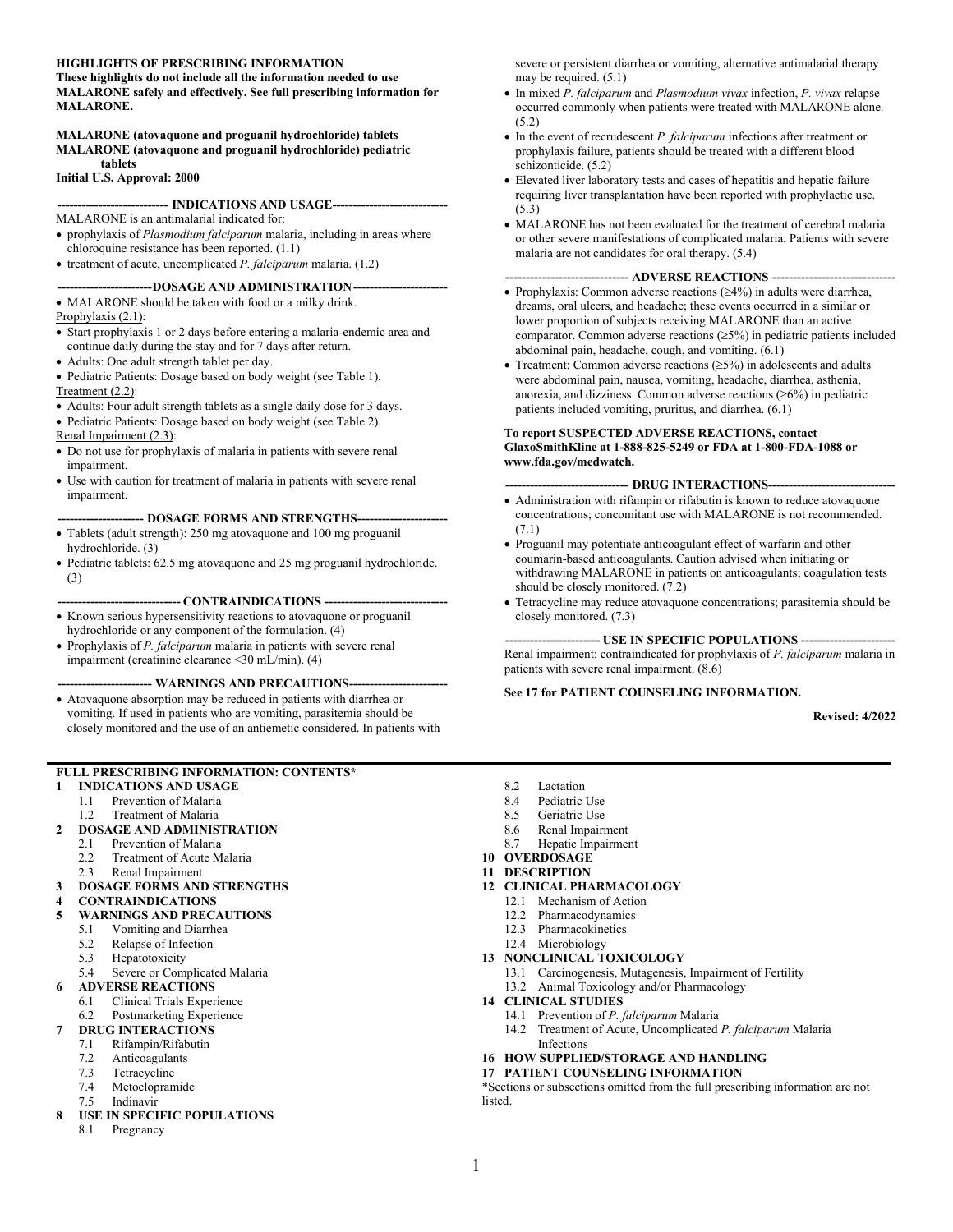# <span id="page-1-0"></span>**FULL PRESCRIBING INFORMATION**

# **1 INDICATIONS AND USAGE**

# <span id="page-1-1"></span>**1.1 Prevention of Malaria**

MALARONE is indicated for the prophylaxis of *Plasmodium falciparum* malaria, including in areas where chloroquine resistance has been reported.

# <span id="page-1-2"></span>**1.2 Treatment of Malaria**

MALARONE is indicated for the treatment of acute, uncomplicated *P. falciparum* malaria. MALARONE has been shown to be effective in regions where the drugs chloroquine, halofantrine, mefloquine, and amodiaquine may have unacceptable failure rates, presumably due to drug resistance.

# <span id="page-1-3"></span>**2 DOSAGE AND ADMINISTRATION**

The daily dose should be taken at the same time each day with food or a milky drink. In the event of vomiting within 1 hour after dosing, a repeat dose should be taken.

MALARONE may be crushed and mixed with condensed milk just prior to administration to patients who may have difficulty swallowing tablets.

# <span id="page-1-4"></span>**2.1 Prevention of Malaria**

Start prophylactic treatment with MALARONE 1 or 2 days before entering a malaria-endemic area and continue daily during the stay and for 7 days after return.

# Adults

One MALARONE tablet (adult strength = 250 mg atovaquone/100 mg proguanil hydrochloride) per day.

# Pediatric Patients

The dosage for prevention of malaria in pediatric patients is based upon body weight (Table 1).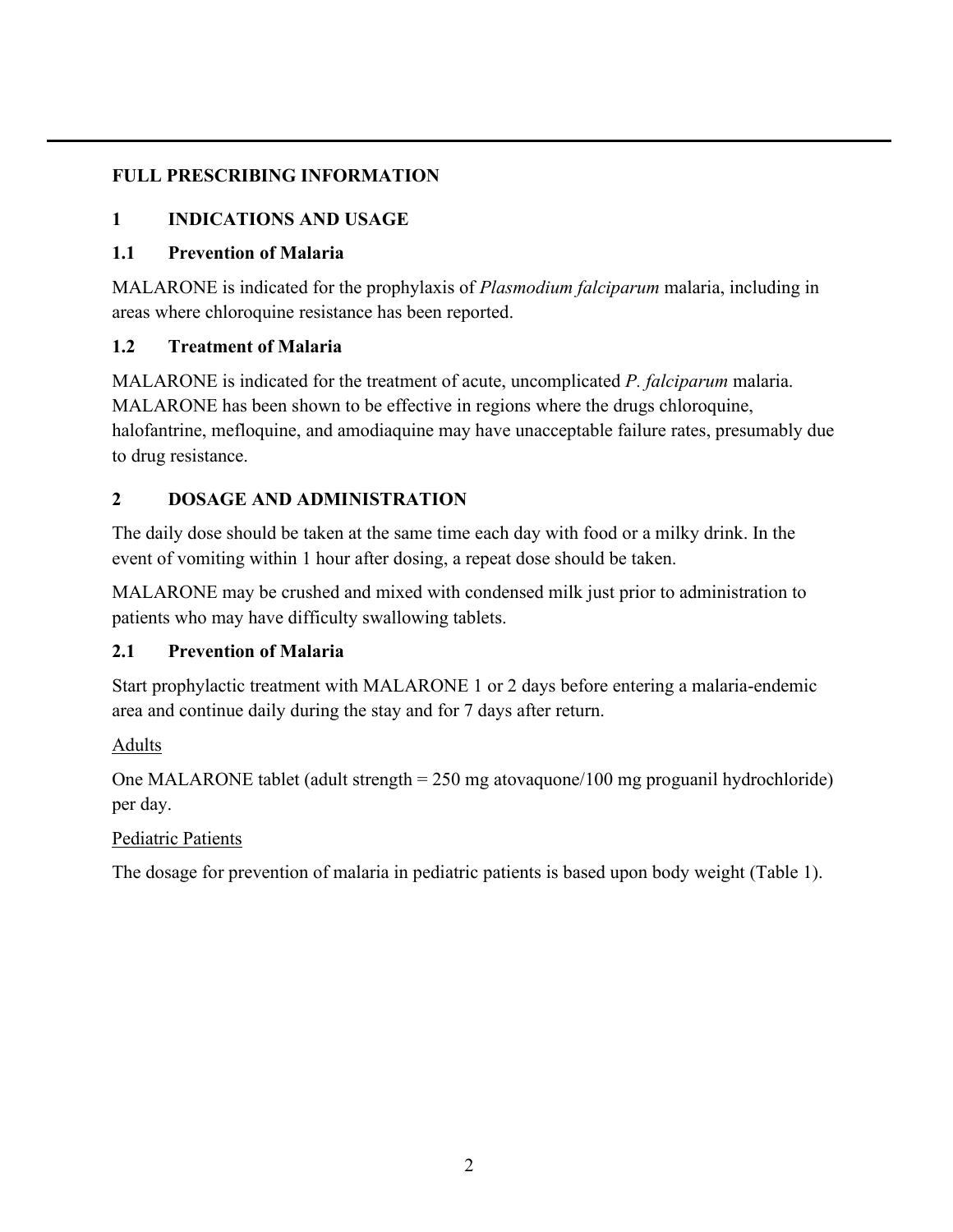| Weight<br>(kg) | Atovaquone/<br><b>Proguanil HCI</b><br><b>Total Daily Dose</b> | <b>Dosage Regimen</b>                                     |
|----------------|----------------------------------------------------------------|-----------------------------------------------------------|
| $11 - 20$      | 62.5 mg/25 mg                                                  | 1 MALARONE pediatric tablet daily                         |
| $21 - 30$      | $125 \text{ mg}/50 \text{ mg}$                                 | 2 MALARONE pediatric tablets as a single daily dose       |
| $31-40$        | $187.5 \text{ mg}/75 \text{ mg}$                               | 3 MALARONE pediatric tablets as a single daily dose       |
| $>40$          | $250 \,\mathrm{mg}/100 \,\mathrm{mg}$                          | 1 MALARONE tablet (adult strength) as a single daily dose |

## **Table 1. Dosage for Prevention of Malaria in Pediatric Patients**

## <span id="page-2-0"></span>**2.2 Treatment of Acute Malaria**

### Adults

Four MALARONE tablets (adult strength; total daily dose 1 g atovaquone/400 mg proguanil hydrochloride) as a single daily dose for 3 consecutive days.

## Pediatric Patients

The dosage for treatment of acute malaria in pediatric patients is based upon body weight (Table 2).

|           | Atovaquone/                           |                                                                |
|-----------|---------------------------------------|----------------------------------------------------------------|
| Weight    | <b>Proguanil HCI</b>                  |                                                                |
| (kg)      | <b>Total Daily Dose</b>               | <b>Dosage Regimen</b>                                          |
| $5 - 8$   | $125 \text{ mg}/50 \text{ mg}$        | 2 MALARONE pediatric tablets daily for 3 consecutive days      |
| $9-10$    | $187.5 \text{ mg}/75 \text{ mg}$      | 3 MALARONE pediatric tablets daily for 3 consecutive days      |
| $11 - 20$ | $250 \,\mathrm{mg}/100 \,\mathrm{mg}$ | 1 MALARONE tablet (adult strength) daily for 3 consecutive     |
|           |                                       | days                                                           |
| $21 - 30$ | $500 \,\mathrm{mg}/200 \,\mathrm{mg}$ | 2 MALARONE tablets (adult strength) as a single daily dose for |
|           |                                       | 3 consecutive days                                             |
| $31 - 40$ | $750 \text{ mg}/300 \text{ mg}$       | 3 MALARONE tablets (adult strength) as a single daily dose for |
|           |                                       | 3 consecutive days                                             |
| >40       | $1$ g/400 mg                          | 4 MALARONE tablets (adult strength) as a single daily dose for |
|           |                                       | 3 consecutive days                                             |

**Table 2. Dosage for Treatment of Acute Malaria in Pediatric Patients**

# <span id="page-2-1"></span>**2.3 Renal Impairment**

Do not use MALARONE for malaria prophylaxis in patients with severe renal impairment (creatinine clearance <30 mL/min) *[see Contraindications (4.2)]*. Use with caution for the treatment of malaria in patients with severe renal impairment, only if the benefits of the 3-day treatment regimen outweigh the potential risks associated with increased drug exposure. No dosage adjustments are needed in patients with mild (creatinine clearance 50 to 80 mL/min) or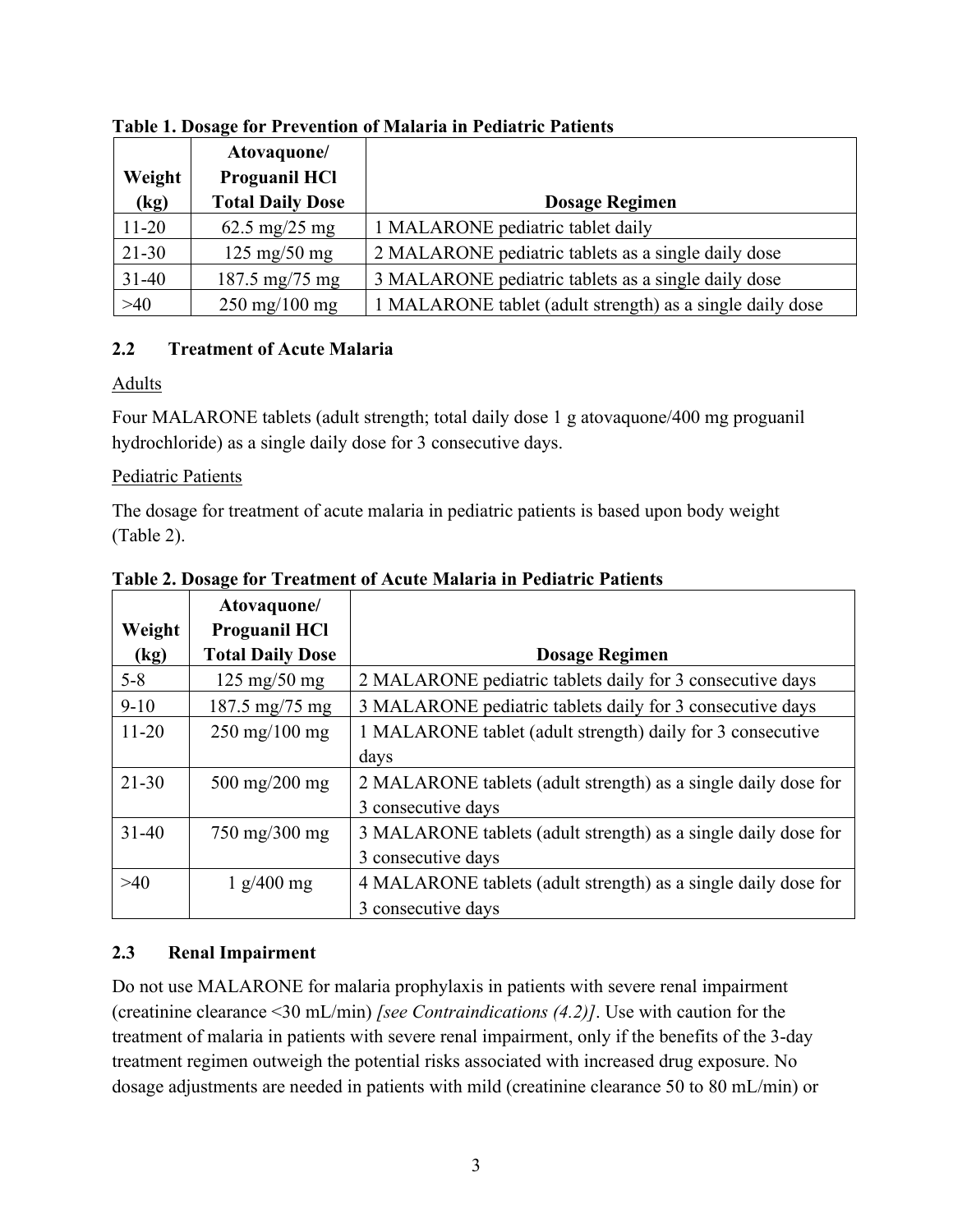moderate (creatinine clearance 30 to 50 mL/min) renal impairment. *[See Clinical Pharmacology (12.3).]*

# <span id="page-3-0"></span>**3 DOSAGE FORMS AND STRENGTHS**

Each MALARONE tablet (adult strength) contains 250 mg atovaquone and 100 mg proguanil hydrochloride. MALARONE tablets are pink, film-coated, round, biconvex tablets engraved with "GX CM3" on one side.

Each MALARONE pediatric tablet contains 62.5 mg atovaquone and 25 mg proguanil hydrochloride. MALARONE pediatric tablets are pink, film-coated, round, biconvex tablets engraved with "GX CG7" on one side.

# <span id="page-3-1"></span>**4 CONTRAINDICATIONS**

- MALARONE is contraindicated in individuals with known hypersensitivity reactions (e.g., anaphylaxis, erythema multiforme or Stevens-Johnson syndrome, angioedema, vasculitis) to atovaquone or proguanil hydrochloride or any component of the formulation.
- MALARONE is contraindicated for prophylaxis of *P. falciparum* malaria in patients with severe renal impairment (creatinine clearance <30 mL/min) because of pancytopenia in patients with severe renal impairment treated with proguanil *[see Use in Specific Populations (8.6), Clinical Pharmacology (12.3)]*.

# <span id="page-3-2"></span>**5 WARNINGS AND PRECAUTIONS**

# <span id="page-3-3"></span>**5.1 Vomiting and Diarrhea**

Absorption of atovaquone may be reduced in patients with diarrhea or vomiting. If MALARONE is used in patients who are vomiting, parasitemia should be closely monitored and the use of an antiemetic considered. *[See Dosage and Administration (2).]* Vomiting occurred in up to 19% of pediatric patients given treatment doses of MALARONE. In the controlled clinical trials, 15.3% of adults received an antiemetic when they received atovaquone/proguanil and 98.3% of these patients were successfully treated. In patients with severe or persistent diarrhea or vomiting, alternative antimalarial therapy may be required.

# <span id="page-3-4"></span>**5.2 Relapse of Infection**

In mixed *P. falciparum* and *Plasmodium vivax* infections, *P. vivax* parasite relapse occurred commonly when patients were treated with MALARONE alone.

In the event of recrudescent *P. falciparum* infections after treatment with MALARONE or failure of chemoprophylaxis with MALARONE, patients should be treated with a different blood schizonticide.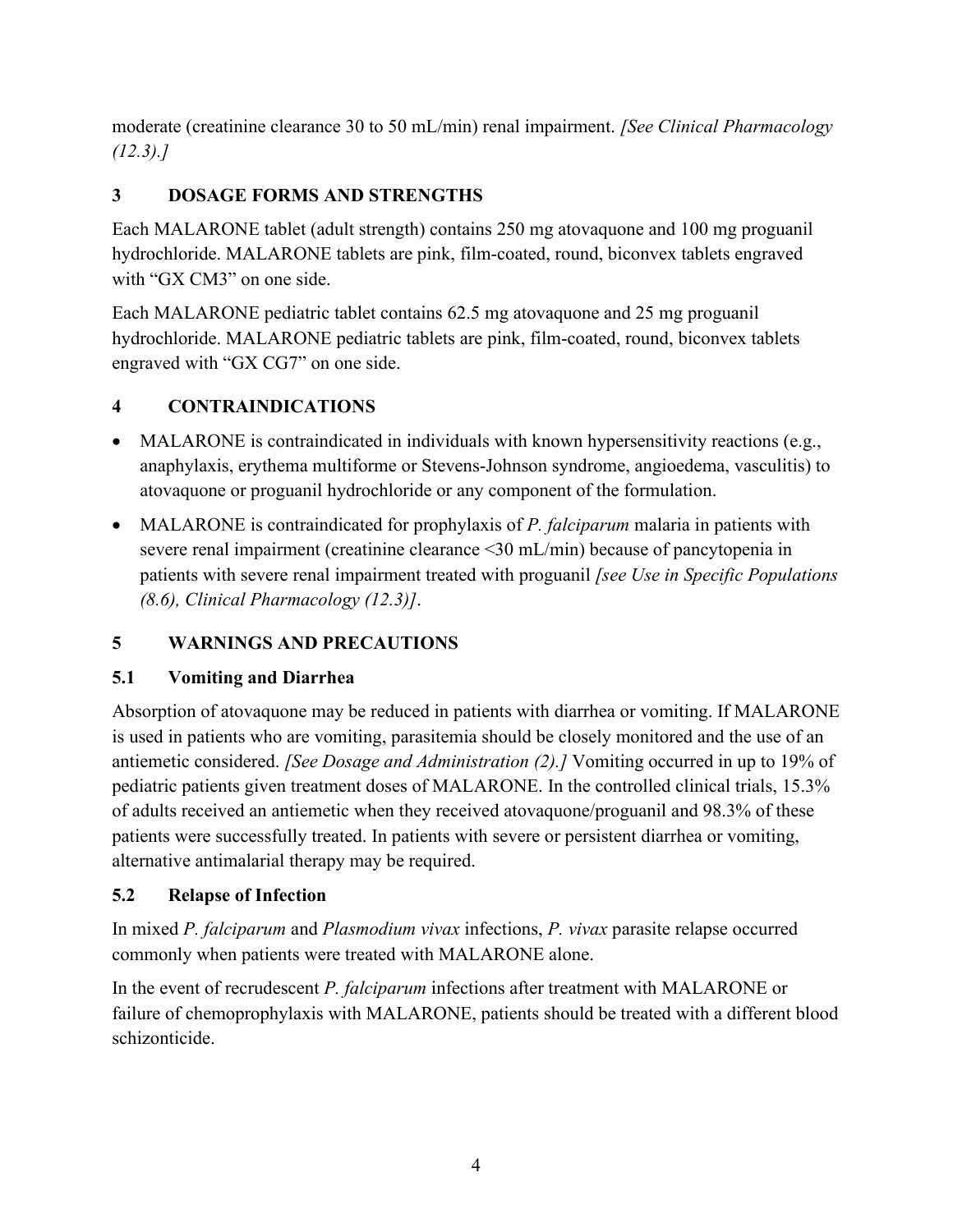# <span id="page-4-0"></span>**5.3 Hepatotoxicity**

Elevated liver laboratory tests and cases of hepatitis and hepatic failure requiring liver transplantation have been reported with prophylactic use of MALARONE.

# <span id="page-4-1"></span>**5.4 Severe or Complicated Malaria**

MALARONE has not been evaluated for the treatment of cerebral malaria or other severe manifestations of complicated malaria, including hyperparasitemia, pulmonary edema, or renal failure. Patients with severe malaria are not candidates for oral therapy.

# <span id="page-4-2"></span>**6 ADVERSE REACTIONS**

# <span id="page-4-3"></span>**6.1 Clinical Trials Experience**

Because clinical trials are conducted under widely varying conditions, adverse reaction rates observed in the clinical trials of a drug cannot be directly compared with rates in the clinical trials of another drug and may not reflect the rates observed in practice.

Because MALARONE contains atovaquone and proguanil hydrochloride, the type and severity of adverse reactions associated with each of the compounds may be expected. The lower prophylactic doses of MALARONE were better tolerated than the higher treatment doses.

# Prophylaxis of *P. falciparum* Malaria

In 3 clinical trials (2 of which were placebo-controlled) 381 adults (mean age: 31 years) received MALARONE for the prophylaxis of malaria; the majority of adults were black (90%) and 79% were male. In a clinical trial for the prophylaxis of malaria, 125 pediatric patients (mean age: 9 years) received MALARONE; all subjects were black and 52% were male. Adverse experiences reported in adults and pediatric patients considered attributable to therapy occurred in similar proportions of subjects receiving MALARONE or placebo in all studies. Prophylaxis with MALARONE was discontinued prematurely due to a treatment-related adverse experience in 3 of 381 (0.8%) adults and 0 of 125 pediatric patients.

In a placebo-controlled study of malaria prophylaxis with MALARONE involving 330 pediatric patients (aged 4 to 14 years) in Gabon, a malaria-endemic area, the safety profile of MALARONE was consistent with that observed in the earlier prophylactic studies in adults and pediatric patients. The most common treatment-emergent adverse events with MALARONE were abdominal pain (13%), headache (13%), and cough (10%). Abdominal pain (13% vs. 8%) and vomiting (5% vs. 3%) were reported more often with MALARONE than with placebo. No patient withdrew from the study due to an adverse experience with MALARONE. No routine laboratory data were obtained during this study.

Non-immune travelers visiting a malaria-endemic area received MALARONE ( $n = 1,004$ ) for prophylaxis of malaria in 2 active-controlled clinical trials. In one study ( $n = 493$ ), the mean age of subjects was 33 years and 53% were male; 90% of subjects were white, 6% of subjects were black, and the remaining were of other racial/ethnic groups. In the other study ( $n = 511$ ), the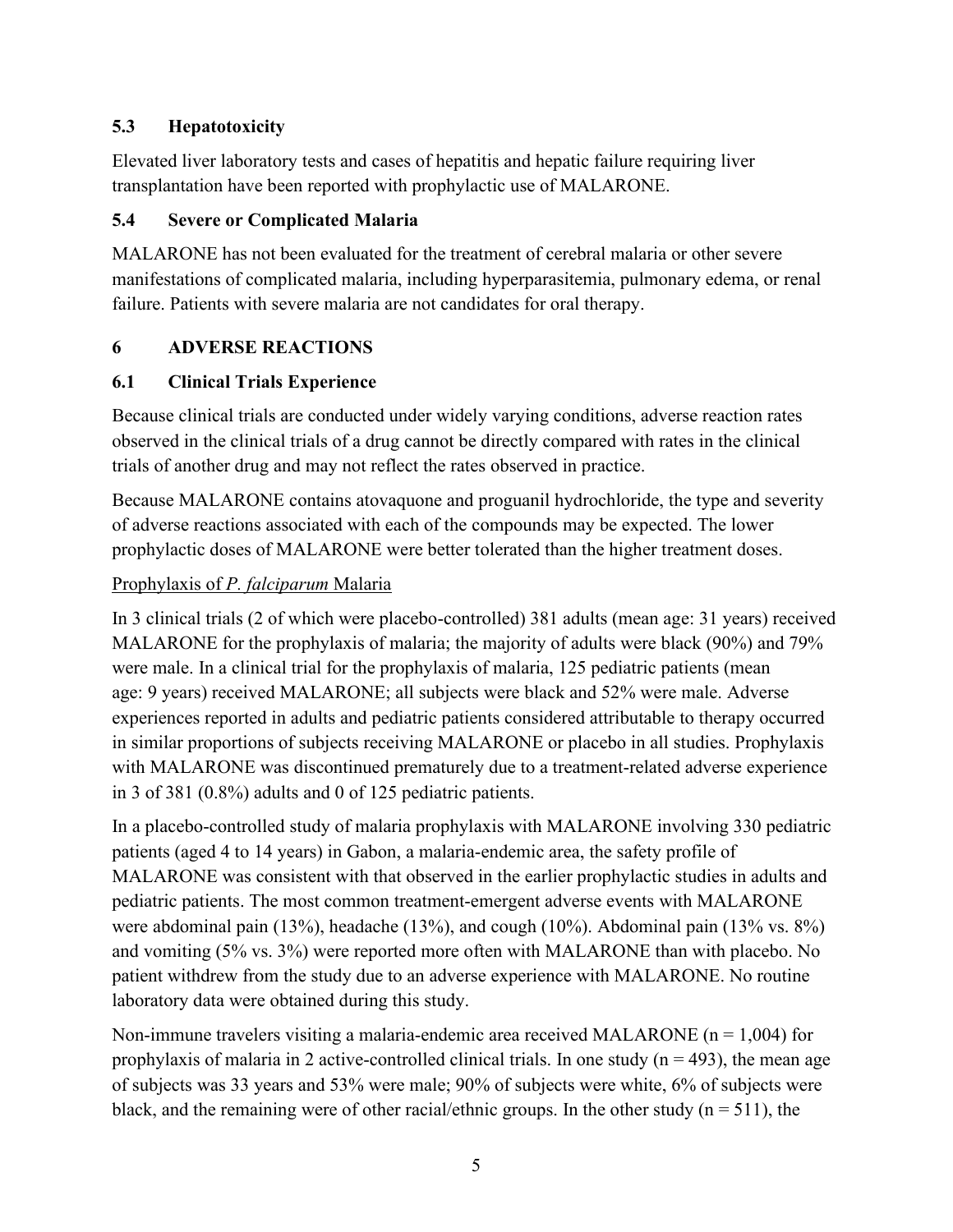mean age of subjects was 36 years and 51% were female; the majority of subjects (97%) were white. Adverse experiences occurred in a similar or lower proportion of subjects receiving MALARONE than an active comparator (Table 3). Fewer neuropsychiatric adverse experiences occurred in subjects who received MALARONE than mefloquine. Fewer gastrointestinal adverse experiences occurred in subjects receiving MALARONE than chloroquine/proguanil. Compared with active comparator drugs, subjects receiving MALARONE had fewer adverse experiences overall that were attributed to prophylactic therapy (Table 3). Prophylaxis with MALARONE was discontinued prematurely due to a treatment-related adverse experience in 7 of 1,004 travelers.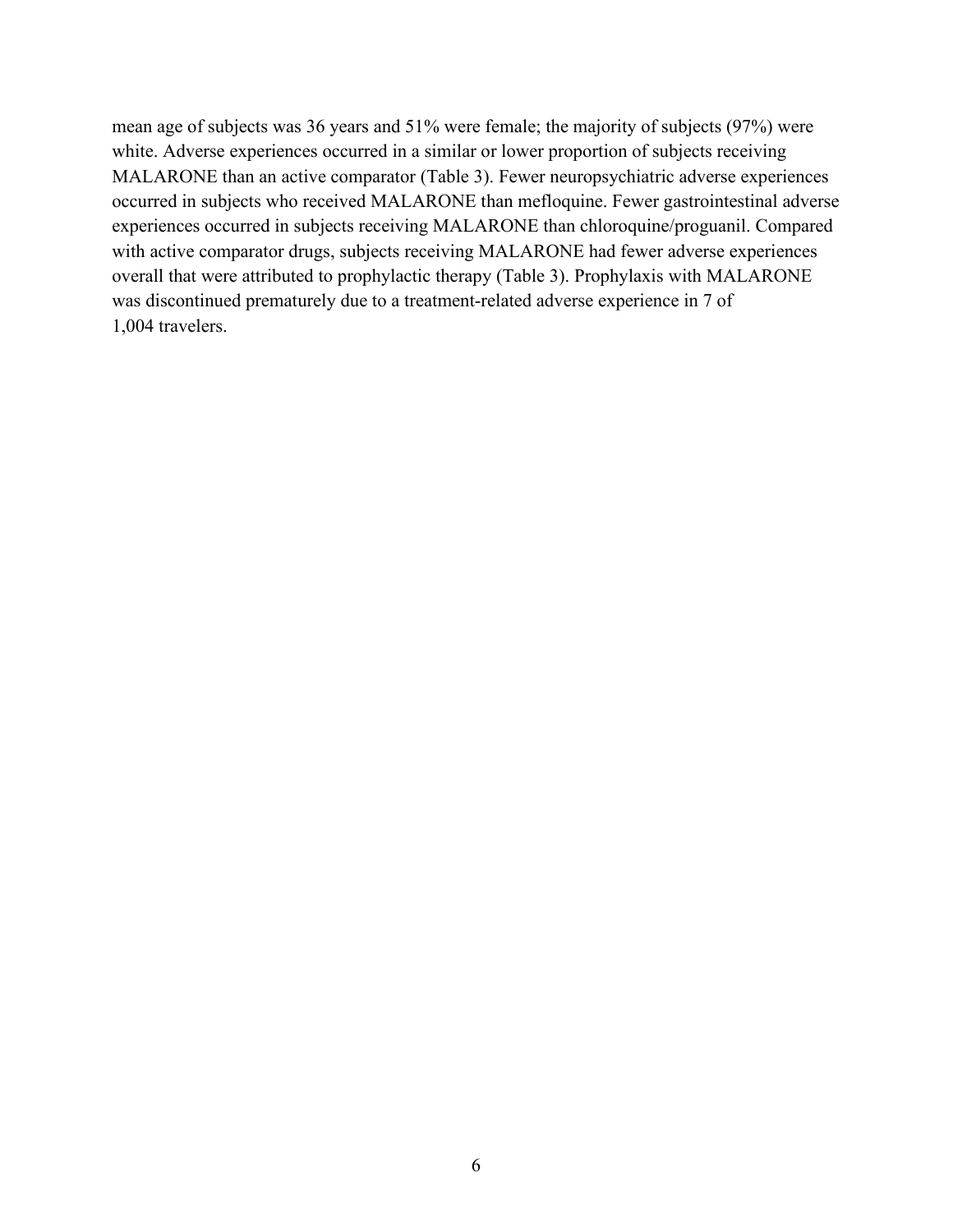|                     | 1 горнуталіз от 1 . <i>јасератат</i> гматагта<br>Percent of Subjects with Adverse Experiences <sup>a</sup> |                       |            |                       |                 |                       |                         |                       |  |
|---------------------|------------------------------------------------------------------------------------------------------------|-----------------------|------------|-----------------------|-----------------|-----------------------|-------------------------|-----------------------|--|
|                     | (Percent of Subjects with Adverse Experiences Attributable to<br>Therapy)                                  |                       |            |                       |                 |                       |                         |                       |  |
| <b>Study 1</b>      |                                                                                                            |                       |            |                       |                 | <b>Study 2</b>        |                         |                       |  |
|                     |                                                                                                            |                       |            |                       |                 |                       | <b>Chloroquine plus</b> |                       |  |
|                     |                                                                                                            | <b>MALARONE</b>       | Mefloquine |                       | <b>MALARONE</b> |                       | Proguanil               |                       |  |
| <b>Adverse</b>      |                                                                                                            | $n = 493$             |            | $n = 483$             |                 | $n = 511$             |                         | $n = 511$             |  |
| <b>Experience</b>   |                                                                                                            | $(28 \text{ days})^b$ |            | $(53 \text{ days})^b$ |                 | $(26 \text{ days})^b$ |                         | $(49 \text{ days})^b$ |  |
| Diarrhea            | 38                                                                                                         | (8)                   | 36         | (7)                   | 34              | (5)                   | 39                      | (7)                   |  |
| Nausea              | 14                                                                                                         | (3)                   | 20         | (8)                   | 11              | (2)                   | 18                      | (7)                   |  |
| Abdominal pain      | 17                                                                                                         | (5)                   | 16         | (5)                   | 14              | (3)                   | 22                      | (6)                   |  |
| Headache            | 12                                                                                                         | (4)                   | 17         | (7)                   | 12              | (4)                   | 14                      | (4)                   |  |
| Dreams              | $\overline{7}$                                                                                             | (7)                   | 16         | (14)                  | 6               | (4)                   | $\overline{7}$          | (3)                   |  |
| Insomnia            | 5                                                                                                          | (3)                   | 16         | (13)                  | $\overline{4}$  | (2)                   | 5                       | (2)                   |  |
| Fever               | 9                                                                                                          | (1)                   | 11         | (1)                   | 8               | (1)                   | 8                       | (1)                   |  |
| <b>Dizziness</b>    | 5                                                                                                          | (2)                   | 14         | (9)                   | $\overline{7}$  | (3)                   | 8                       | (4)                   |  |
| Vomiting            | 8                                                                                                          | (1)                   | 10         | (2)                   | 8               | (0)                   | 14                      | (2)                   |  |
| Oral ulcers         | 9                                                                                                          | (6)                   | 6          | (4)                   | 5               | (4)                   | $\tau$                  | (5)                   |  |
| Pruritus            | $\overline{4}$                                                                                             | (2)                   | 5          | (2)                   | $\overline{3}$  | (1)                   | $\overline{2}$          | (1)                   |  |
| Visual difficulties | $\overline{2}$                                                                                             | (2)                   | 5          | (3)                   | $\overline{3}$  | (2)                   | $\overline{3}$          | (2)                   |  |
| Depression          | $\leq$ 1                                                                                                   | (1)                   | 5          | (4)                   | $\leq$ 1        | (1)                   | $\mathbf{1}$            | (1)                   |  |
| Anxiety             | $\mathbf{1}$                                                                                               | (<1)                  | 5          | (4)                   | $\leq$ 1        | (                     | $\mathbf{1}$            | (1)                   |  |
| Any adverse         | 64                                                                                                         | (30)                  | 69         | (42)                  | 58              | (22)                  | 66                      | (28)                  |  |
| experience          |                                                                                                            |                       |            |                       |                 |                       |                         |                       |  |
| Any                 | 20                                                                                                         | (14)                  | 37         | (29)                  | 16              | (10)                  | 20                      | (10)                  |  |
| neuropsychiatric    |                                                                                                            |                       |            |                       |                 |                       |                         |                       |  |
| event               |                                                                                                            |                       |            |                       |                 |                       |                         |                       |  |
| Any GI event        | 49                                                                                                         | (16)                  | 50         | (19)                  | 43              | (12)                  | 54                      | (20)                  |  |

**Table 3. Adverse Experiences in Active-Controlled Clinical Trials of MALARONE for Prophylaxis of** *P. falciparum* **Malaria**

<sup>a</sup> Adverse experiences that started while receiving active study drug.

<sup>b</sup> Mean duration of dosing based on recommended dosing regimens.

In a third active-controlled study, MALARONE ( $n = 110$ ) was compared with chloroquine/proguanil ( $n = 111$ ) for the prophylaxis of malaria in 221 non-immune pediatric patients (aged 2 to 17 years). The mean duration of exposure was 23 days for MALARONE, 46 days for chloroquine, and 43 days for proguanil, reflecting the different recommended dosage regimens for these products. Fewer patients treated with MALARONE reported abdominal pain (2% vs. 7%) or nausea (<1% vs. 7%) than children who received chloroquine/proguanil. Oral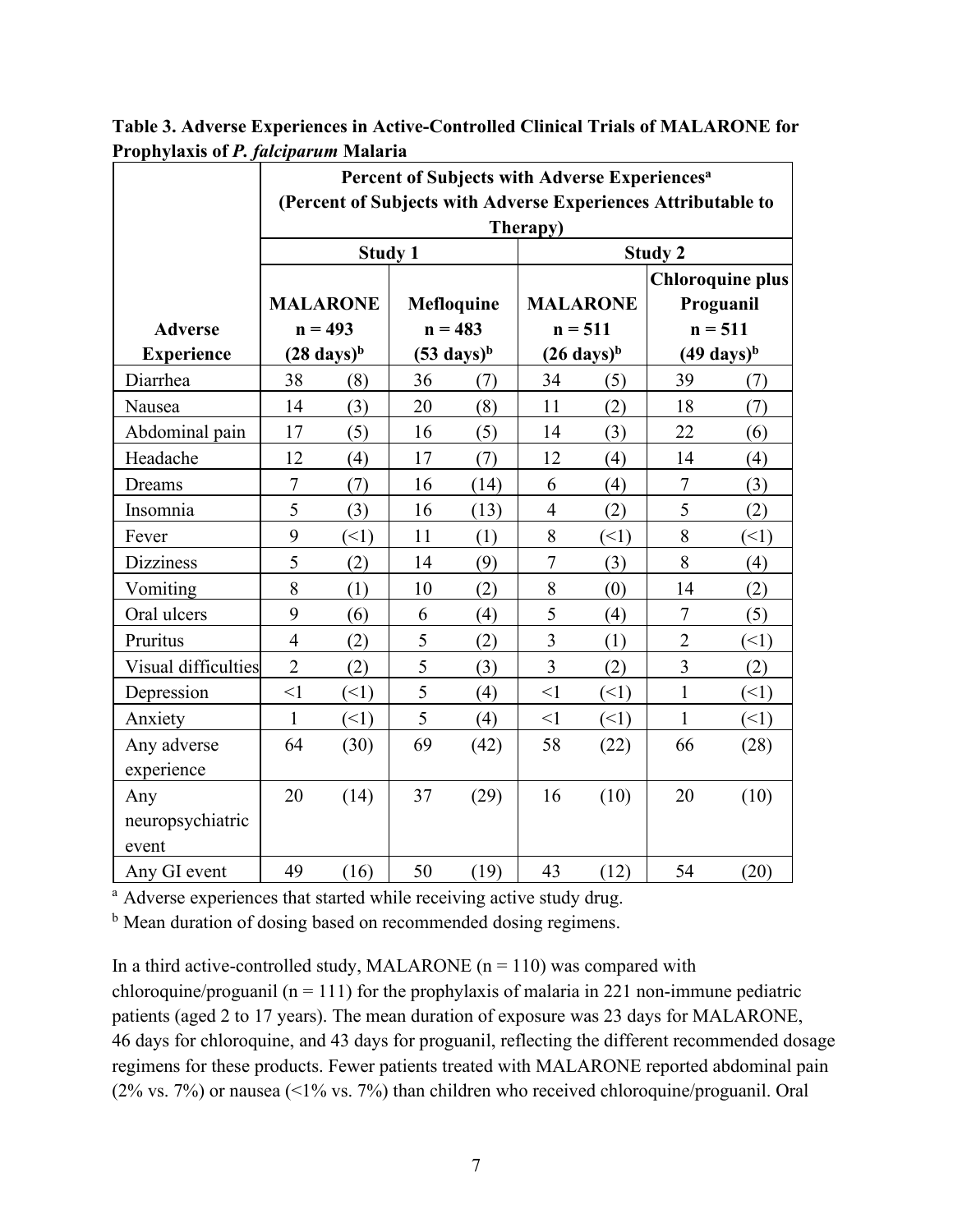ulceration (2% vs. 2%), vivid dreams (2% vs.  $\langle 1\% \rangle$ , and blurred vision (0% vs. 2%) occurred in similar proportions of patients receiving either MALARONE or chloroquine/proguanil, respectively. Two patients discontinued prophylaxis with chloroquine/proguanil due to adverse events, while none of those receiving MALARONE discontinued due to adverse events.

### Treatment of Acute, Uncomplicated *P. falciparum* Malaria

In 7 controlled trials, 436 adolescents and adults received MALARONE for treatment of acute, uncomplicated *P. falciparum* malaria. The range of mean ages of subjects was 26 to 29 years; 79% of subjects were male. In these studies, 48% of subjects were classified as other racial/ethnic groups, primarily Asian; 42% of subjects were black and the remaining subjects were white. Attributable adverse experiences that occurred in ≥5% of patients were abdominal pain (17%), nausea (12%), vomiting (12%), headache (10%), diarrhea (8%), asthenia (8%), anorexia (5%), and dizziness (5%). Treatment was discontinued prematurely due to an adverse experience in 4 of 436 (0.9%) adolescents and adults treated with MALARONE.

In 2 controlled trials, 116 pediatric patients (weighing 11 to 40 kg) (mean age: 7 years) received MALARONE for the treatment of malaria. The majority of subjects were black (72%); 28% were of other racial/ethnic groups, primarily Asian. Attributable adverse experiences that occurred in  $\geq 5\%$  of patients were vomiting (10%) and pruritus (6%). Vomiting occurred in 43 of 319 (13%) pediatric patients who did not have symptomatic malaria but were given treatment doses of MALARONE for 3 days in a clinical trial. The design of this clinical trial required that any patient who vomited be withdrawn from the trial. Among pediatric patients with symptomatic malaria treated with MALARONE, treatment was discontinued prematurely due to an adverse experience in 1 of 116 (0.9%).

In a study of 100 pediatric patients (5 to <11 kg body weight) who received MALARONE for the treatment of uncomplicated *P. falciparum* malaria, only diarrhea (6%) occurred in  $\geq$ 5% of patients as an adverse experience attributable to MALARONE. In 3 patients (3%), treatment was discontinued prematurely due to an adverse experience.

Abnormalities in laboratory tests reported in clinical trials were limited to elevations of transaminases in patients with malaria being treated with MALARONE. The frequency of these abnormalities varied substantially across trials of treatment and were not observed in the randomized portions of the prophylaxis trials.

One active-controlled trial evaluated the treatment of malaria in Thai adults ( $n = 182$ ); the mean age of subjects was 26 years (range: 15 to 63 years); 80% of subjects were male. Early elevations of ALT and AST occurred more frequently in patients treated with MALARONE  $(n = 91)$ compared with patients treated with an active control, mefloquine  $(n = 91)$ . On Day 7, rates of elevated ALT and AST with MALARONE and mefloquine (for patients who had normal baseline levels of these clinical laboratory parameters) were ALT 26.7% vs. 15.6%; AST 16.9% vs. 8.6%, respectively. By Day 14 of this 28-day study, the frequency of transaminase elevations equalized across the 2 groups.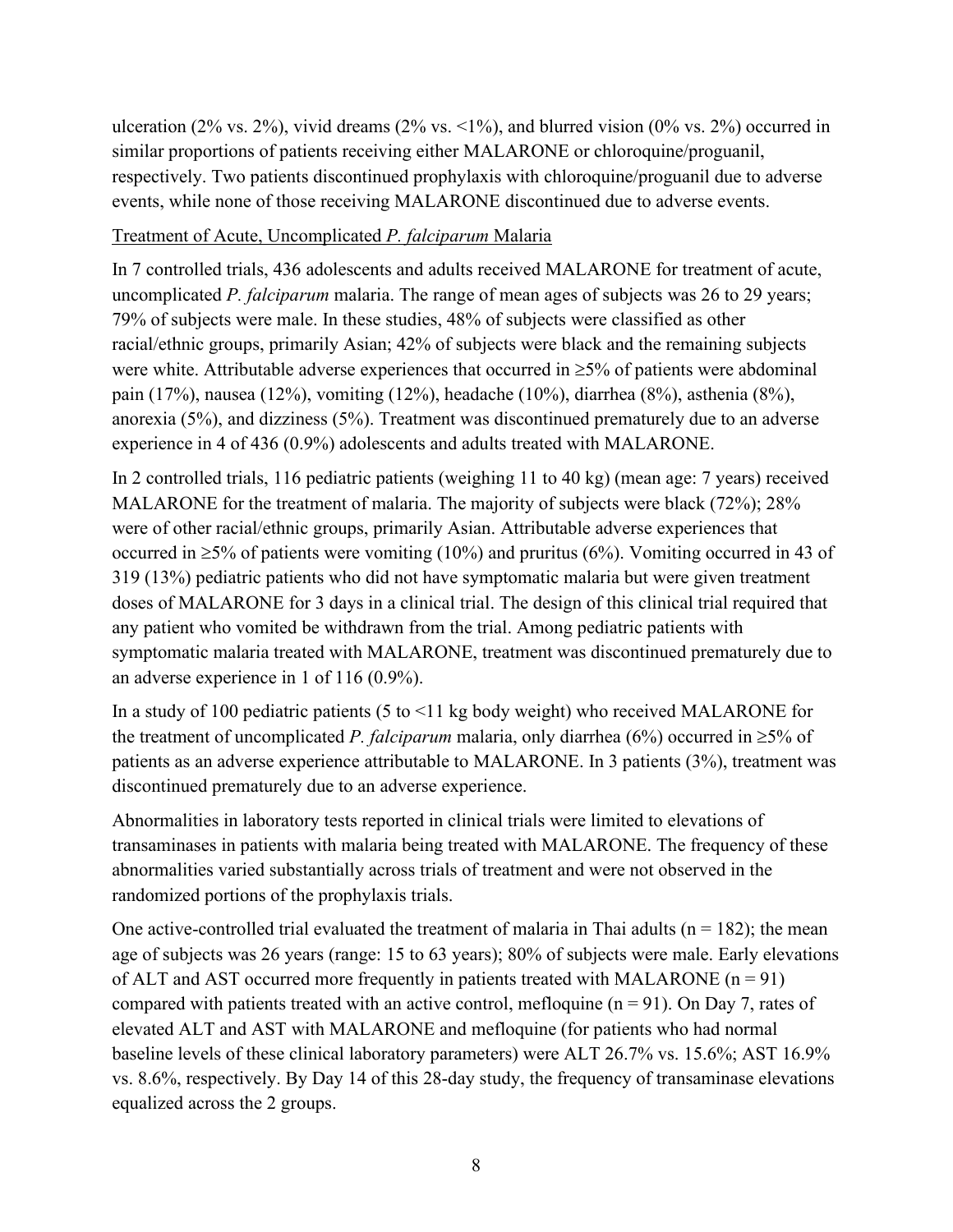# <span id="page-8-0"></span>**6.2 Postmarketing Experience**

In addition to adverse events reported from clinical trials, the following events have been identified during postmarketing use of MALARONE. Because they are reported voluntarily from a population of unknown size, estimates of frequency cannot be made. These events have been chosen for inclusion due to a combination of their seriousness, frequency of reporting, or potential causal connection to MALARONE.

Blood and Lymphatic System Disorders

Neutropenia and anemia. Pancytopenia in patients with severe renal impairment treated with proguanil *[see Contraindications (4.2)]*.

Immune System Disorders

Allergic reactions including anaphylaxis, angioedema, urticaria, and vasculitis.

Nervous System Disorders

Seizures and psychotic events (such as hallucinations); however, a causal relationship has not been established.

Gastrointestinal Disorders

Stomatitis.

Hepatobiliary Disorders

Elevated liver laboratory tests, hepatitis, cholestasis; hepatic failure requiring transplant has been reported.

Skin and Subcutaneous Tissue Disorders

<span id="page-8-1"></span>Photosensitivity, rash, erythema multiforme, and Stevens-Johnson syndrome.

## **7 DRUG INTERACTIONS**

## <span id="page-8-2"></span>**7.1 Rifampin/Rifabutin**

Concomitant administration of rifampin or rifabutin is known to reduce atovaquone concentrations *[see Clinical Pharmacology (12.3)]*. The concomitant administration of MALARONE and rifampin or rifabutin is not recommended.

## <span id="page-8-3"></span>**7.2 Anticoagulants**

Proguanil may potentiate the anticoagulant effect of warfarin and other coumarin-based anticoagulants. The mechanism of this potential drug interaction has not been established. Caution is advised when initiating or withdrawing malaria prophylaxis or treatment with MALARONE in patients on continuous treatment with coumarin-based anticoagulants. When these products are administered concomitantly, coagulation tests should be closely monitored.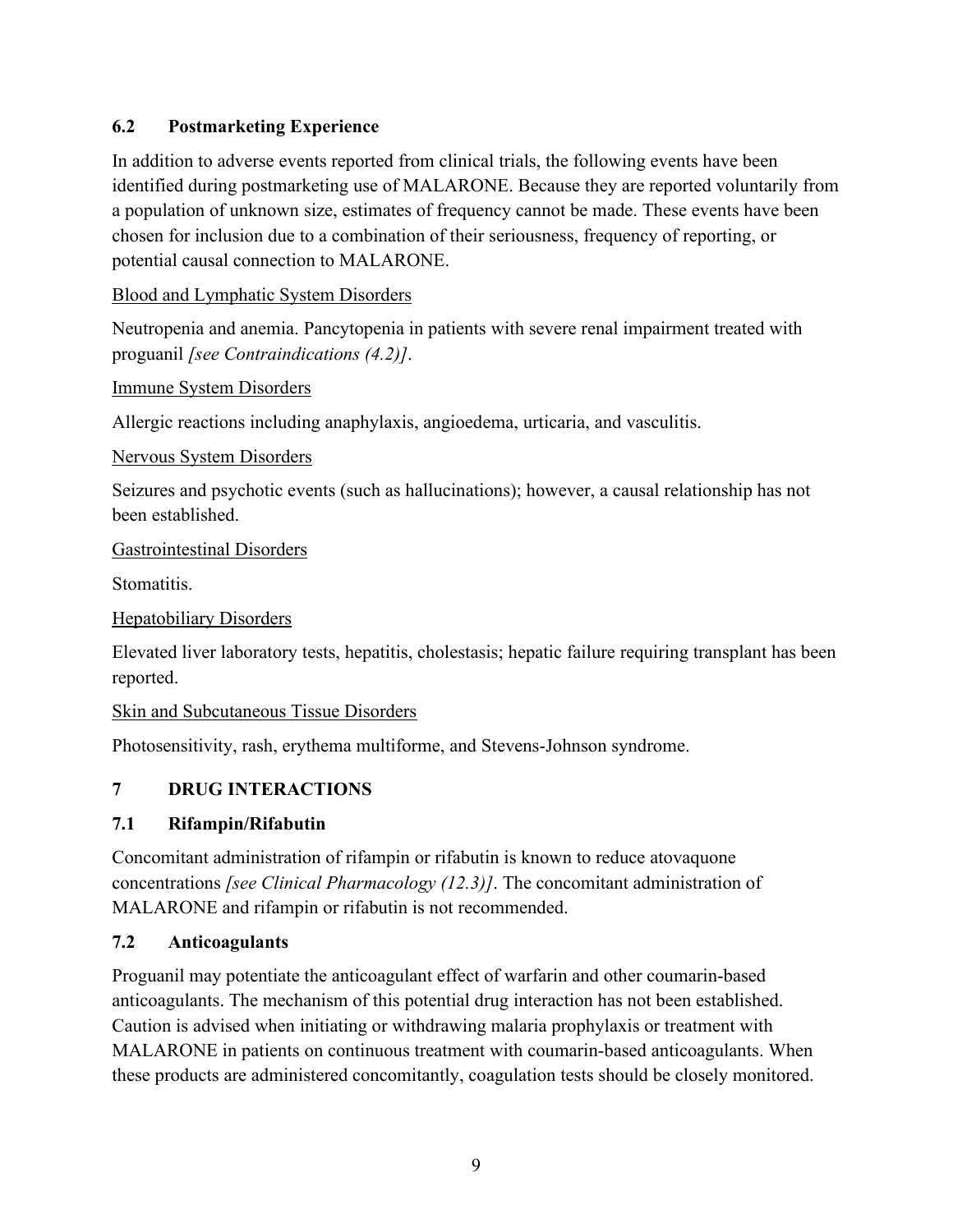# <span id="page-9-0"></span>**7.3 Tetracycline**

Concomitant treatment with tetracycline has been associated with a reduction in plasma concentrations of atovaquone *[see Clinical Pharmacology (12.3)]*. Parasitemia should be closely monitored in patients receiving tetracycline.

# <span id="page-9-1"></span>**7.4 Metoclopramide**

While antiemetics may be indicated for patients receiving MALARONE, metoclopramide may reduce the bioavailability of atovaquone and should be used only if other antiemetics are not available *[see Clinical Pharmacology (12.3)]*.

## <span id="page-9-2"></span>**7.5 Indinavir**

Concomitant administration of atovaquone and indinavir did not result in any change in the steady-state AUC and C<sub>max</sub> of indinavir but resulted in a decrease in the C<sub>trough</sub> of indinavir *[see Clinical Pharmacology (12.3)]*. Caution should be exercised when prescribing atovaquone with indinavir due to the decrease in trough concentrations of indinavir.

# <span id="page-9-3"></span>**8 USE IN SPECIFIC POPULATIONS**

# <span id="page-9-4"></span>**8.1 Pregnancy**

## Risk Summary

Available data from published literature and postmarketing experience with use of MALARONE in pregnant women are insufficient to identify a drug-associated risk for major birth defects, miscarriage, or adverse maternal or fetal outcomes*.* The proguanil component of MALARONE acts to inhibit parasitic dihydrofolate reductase; however, pregnant women and females of reproductive potential should continue folate supplementation to prevent neural tube defects *[see Clinical Pharmacology (12.4)]*. Pregnant women with malaria are at increased risk for adverse pregnancy outcomes *(see Clinical Considerations).*

Atovaquone administered by oral gavage to pregnant rats and rabbits during the period of organogenesis was not associated with fetal malformations at plasma exposures approximately 7 times and equal to, respectively, the estimated human exposure for the treatment of malaria based on AUC. Proguanil administered to pregnant rats and rabbits during the period of organogenesis was not associated with embryo-fetal toxicity at maternally toxic plasma exposures approximately 0.07 and 0.8 times, respectively, the estimated human exposure for treatment of malaria based on AUC *(see Data)*.

The combination of atovaquone and proguanil hydrochloride given orally by gavage during the period of organogenesis was not associated with embryo-fetal developmental effects in pregnant rats or rabbits at atovaquone:proguanil hydrochloride doses of 50:20 mg/kg/day and 100:40 mg/kg/day, respectively (1.7 and 0.1 times and 0.3 and 0.5 times, respectively, the estimated human exposure for treatment of malaria). In a pre- and post-natal study with atovaquone and another pre-and post-natal study with proguanil, neither compound impaired the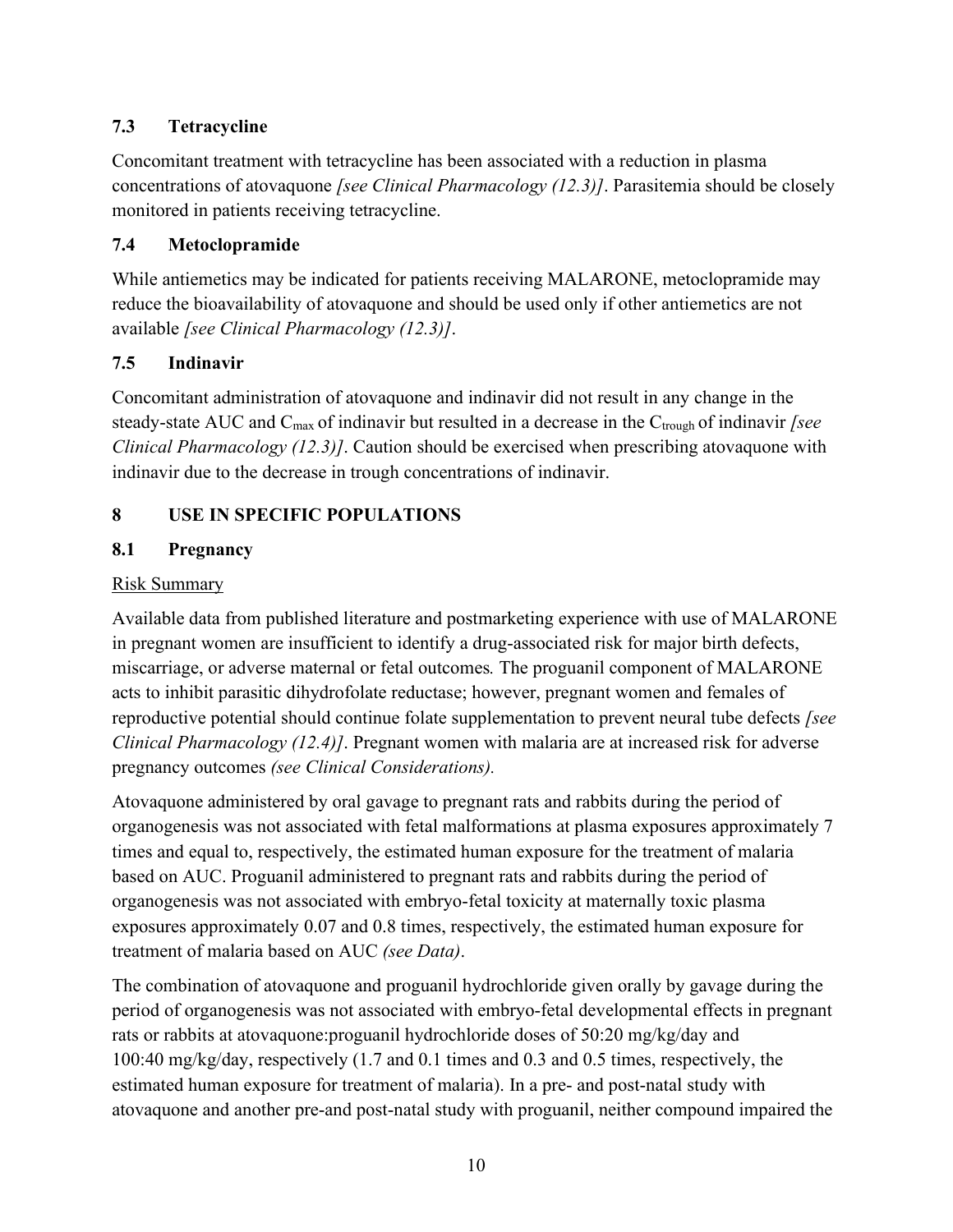growth, development, or reproductive ability of first generation offspring at maternal AUC exposures of approximately 7.3 and 0.04 times, respectively, the estimated human AUC exposure for treatment of malaria *(see Data)*.

The estimated background risk of major birth defects and miscarriage for the indicated population is unknown. All pregnancies have a background risk of birth defect, loss, or other adverse outcomes. In the U.S. general population, the background risk of major birth defects and miscarriage in clinically recognized pregnancies is 2% to 4% and 15% to 20%, respectively.

### Clinical Considerations

*Disease-Associated Maternal and/or Embryo/Fetal Risk:* Malaria during pregnancy increases the risk for adverse pregnancy outcomes, including maternal anemia, prematurity, spontaneous abortion, and stillbirth.

### Data

*Animal Data: Atovaquone:* Atovaquone administered in oral doses of 250, 500, and 1,000 mg/kg/day during organogenesis (Gestation Day [GD] 6 to GD15) in pregnant rats did not cause maternal or embryo-fetal toxicity at doses up to 1,000 mg/kg/day corresponding to maternal plasma exposures up to 7.3 times the estimated human exposure for the treatment of malaria based on AUC. In pregnant rabbits, atovaquone administered in oral doses of 300, 600, and 1,200 mg/kg/day by gavage during organogenesis (GD6 to GD18) was associated with decreased fetal body length at a maternally toxic dose of 1,200 mg/kg/day corresponding to plasma exposures that were approximately 1.3 times the estimated human exposure during treatment of malaria based on AUC. In a pre- and post-natal study in rats, atovaquone administered in oral doses of 250, 500, and 1,000 mg/kg/day from GD15 until Lactation Day (LD) 20 did not impair the growth or developmental effects in first generation offspring at doses up to 1,000 mg/kg/day corresponding to AUC exposures of approximately 7.3 times the estimated human exposure during treatment of malaria. Atovaquone crossed the placenta and was present in fetal rat and rabbit tissue.

*Proguanil:* Proguanil administered orally to pregnant rats during organogenesis (GD6 to GD17) was not associated with fetal malformations, but increased ureter variations at a maternally toxic dose of 20 mg/kg/day corresponding to a plasma concentration approximately equal to 0.07 times the estimated human exposure for the treatment of malaria based on AUC. Proguanil given orally by gavage at a maternally toxic dose of 40 mg/kg/day to pregnant rabbits during organogenesis (GD6 to GD20) did not produce adverse embryo-fetal effects at a plasma concentration up to 0.8 times the estimated human exposure for the treatment of malaria based on AUC. In a pre- and post-natal study in female rats, proguanil hydrochloride administered in oral doses of 4, 8, or 16 mg/kg/day from GD6 until LD20 did not impair the growth, development, or reproductive ability of first generation offspring or the survivability of second generation offspring at doses up to 16 mg/kg/day (0.04 times the average human exposure based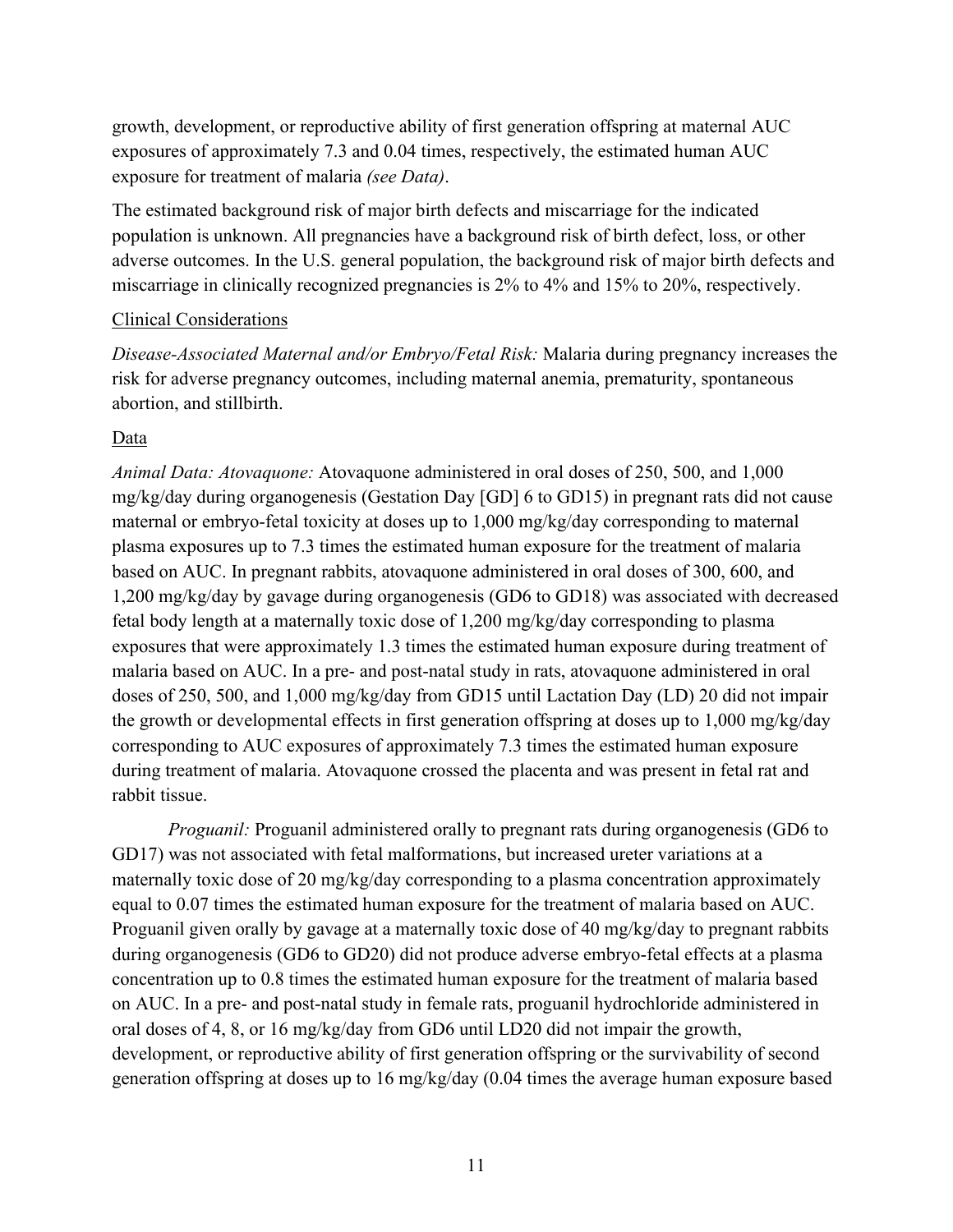on AUC). Pre- and post-natal studies of proguanil in animals at exposures similar to or greater than those observed in humans have not been conducted.

*Atovaquone and Proguanil:* The combination of atovaquone and proguanil hydrochloride administered orally to pregnant rats in atovaquone:proguanil hydrochloride doses of 12.5:5, 25:10, and 50:20 mg/kg/day during organogenesis (GD6 to GD17) did not produce maternal toxicity or adverse embryo-fetal developmental effects with doses up to 50:20 mg/kg/day corresponding to plasma concentrations up to 1.7 and 0.1 times, respectively, the estimated human exposure during treatment of malaria based on AUC. In pregnant rabbits, the combination of atovaquone and proguanil hydrochloride administered orally in atovaquone:proguanil hydrochloride doses of 25:10, 50:20, or 100:40 mg/kg/day during organogenesis (GD6 to GD20) did not produce adverse embryo-fetal developmental effects at a maternally toxic dose of 100:40 mg/kg/day corresponding to plasma concentrations of approximately 0.3 and 0.5 times, respectively, the estimated human exposure during treatment of malaria based on AUC.

### <span id="page-11-0"></span>**8.2 Lactation**

### Risk Summary

There are no data on the presence of atovaquone in human milk; however, proguanil is present in human milk. Atovaquone is present in rat milk *(see Data)*. When a drug is present in animal milk, it is likely the drug will be present in human milk. There are no data on the effects of atovaquone and proguanil on the breastfed child or the effects on milk production. The developmental and health benefits of breastfeeding should be considered along with the mother's clinical need for MALARONE and any potential adverse effect on the breastfed child from MALARONE or from the underlying maternal condition.

## Data

In a rat study with doses of 10 and 250 mg/kg, given orally by gavage on postpartum Day 11, atovaquone concentrations in the milk were 30% of the concurrent atovaquone concentrations in the maternal plasma at both doses. The concentration of drug in animal milk does not necessarily predict the concentration of drug in human milk.

## <span id="page-11-1"></span>**8.4 Pediatric Use**

## Prophylaxis of Malaria

Safety and effectiveness have not been established in pediatric patients who weigh less than 11 kg. The efficacy and safety of MALARONE have been established for the prophylaxis of malaria in controlled trials involving pediatric patients weighing 11 kg or more *[see Clinical Studies (14.1)]*.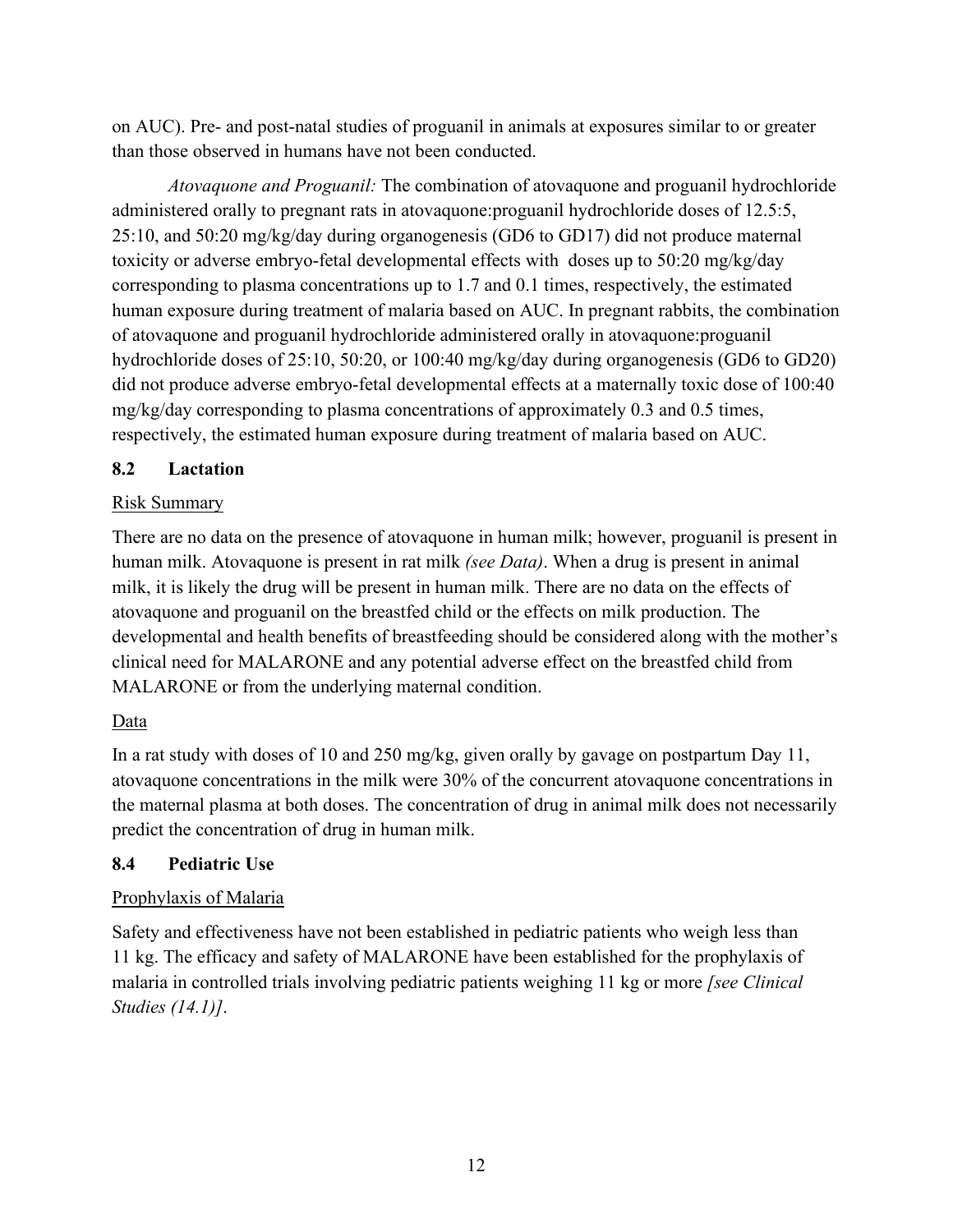# Treatment of Malaria

Safety and effectiveness have not been established in pediatric patients who weigh less than 5 kg. The efficacy and safety of MALARONE for the treatment of malaria have been established in controlled trials involving pediatric patients weighing 5 kg or more *[see Clinical Studies (14.2)]*.

# <span id="page-12-0"></span>**8.5 Geriatric Use**

Clinical trials of MALARONE did not include sufficient numbers of subjects aged 65 years and older to determine whether they respond differently from younger subjects. In general, dose selection for an elderly patient should be cautious, reflecting the greater frequency of decreased hepatic, renal, or cardiac function, the higher systemic exposure to cycloguanil, and the greater frequency of concomitant disease or other drug therapy. *[See Clinical Pharmacology (12.3).]*

# <span id="page-12-1"></span>**8.6 Renal Impairment**

Do not use MALARONE for malaria prophylaxis in patients with severe renal impairment (creatinine clearance <30 mL/min). Use with caution for the treatment of malaria in patients with severe renal impairment only if the benefits of the 3-day treatment regimen outweigh the potential risks associated with increased drug exposure. No dosage adjustments are needed in patients with mild (creatinine clearance 50 to 80 mL/min) or moderate (creatinine clearance 30 to 50 mL/min) renal impairment. *[See Clinical Pharmacology (12.3).]*

# <span id="page-12-2"></span>**8.7 Hepatic Impairment**

No dosage adjustments are needed in patients with mild or moderate hepatic impairment *[see Clinical Pharmacology (12.3)]*. No trials have been conducted in patients with severe hepatic impairment.

# <span id="page-12-3"></span>**10 OVERDOSAGE**

There is no information on overdoses of MALARONE substantially higher than the doses recommended for treatment.

There is no known antidote for atovaquone, and it is currently unknown if atovaquone is dialyzable. Overdoses up to 31,500 mg of atovaquone have been reported. In one such patient who also took an unspecified dose of dapsone, methemoglobinemia occurred. Rash has also been reported after overdose.

Overdoses of proguanil hydrochloride as large as 1,500 mg have been followed by complete recovery, and doses as high as 700 mg twice daily have been taken for over 2 weeks without serious toxicity. Adverse experiences occasionally associated with proguanil hydrochloride doses of 100 to 200 mg/day, such as epigastric discomfort and vomiting, would be likely to occur with overdose. There are also reports of reversible hair loss and scaling of the skin on the palms and/or soles, reversible aphthous ulceration, and hematologic side effects.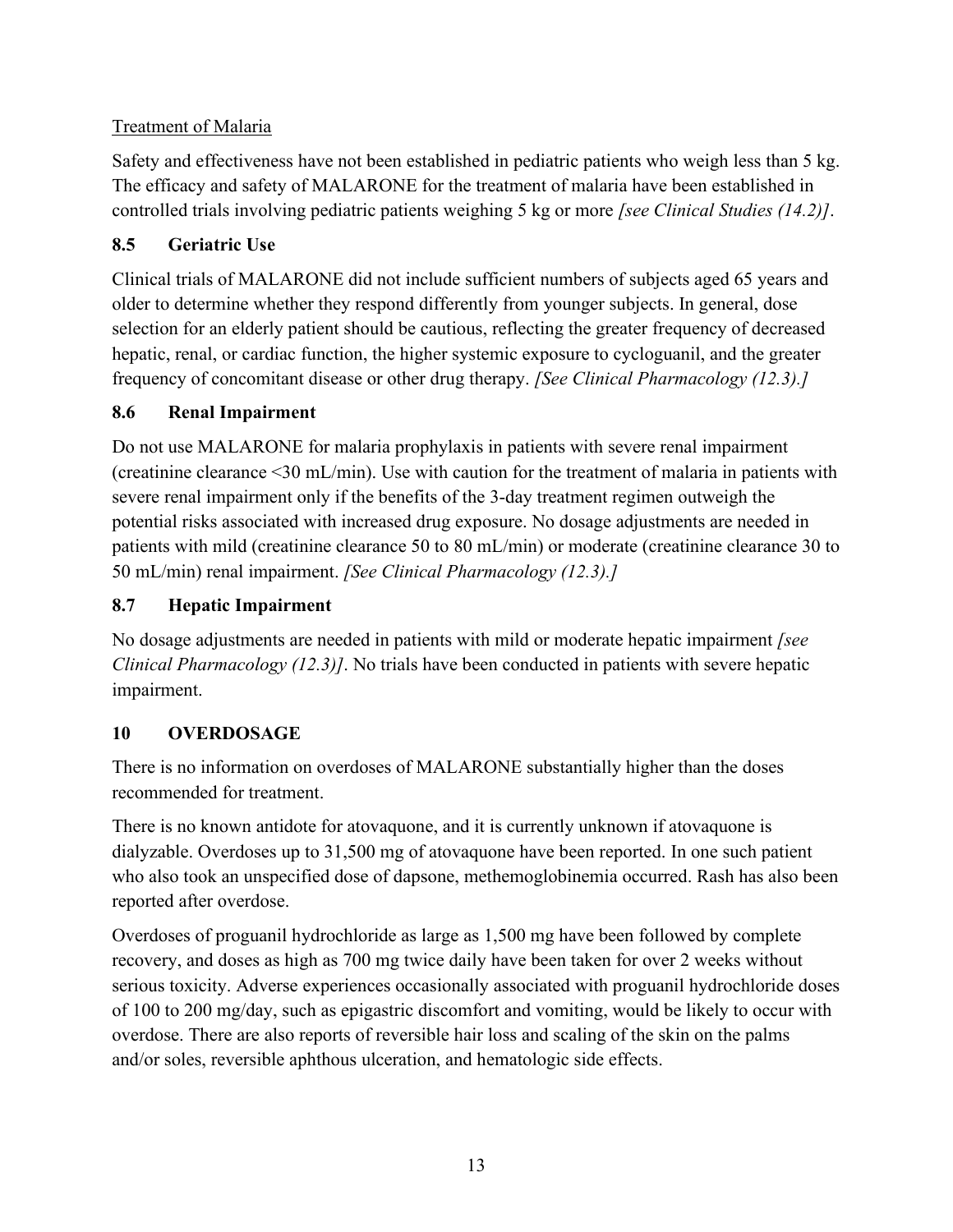### <span id="page-13-0"></span>**11 DESCRIPTION**

MALARONE (atovaquone and proguanil hydrochloride) tablets (adult strength) and MALARONE (atovaquone and proguanil hydrochloride) pediatric tablets, for oral administration, contain a fixed-dose combination of the antimalarial agents atovaquone and proguanil hydrochloride.

The chemical name of atovaquone is *trans*-2-[4-(4-chlorophenyl)cyclohexyl]-3-hydroxy-1,4 naphthalenedione. Atovaquone is a yellow crystalline solid that is practically insoluble in water. It has a molecular weight of 366.84 and the molecular formula  $C_{22}H_{19}ClO_3$ . The compound has the following structural formula:



The chemical name of proguanil hydrochloride is 1-(4-chlorophenyl)-5-isopropyl-biguanide hydrochloride. Proguanil hydrochloride is a white crystalline solid that is sparingly soluble in water. It has a molecular weight of 290.22 and the molecular formula  $C_{11}H_{16}CN_5 \cdot HCl$ . The compound has the following structural formula:



Each MALARONE tablet (adult strength) contains 250 mg of atovaquone and 100 mg of proguanil hydrochloride and each MALARONE pediatric tablet contains 62.5 mg of atovaquone and 25 mg of proguanil hydrochloride. The inactive ingredients in both tablets are low-substituted hydroxypropyl cellulose, magnesium stearate, microcrystalline cellulose, poloxamer 188, povidone K30, and sodium starch glycolate. The tablet coating contains hypromellose, polyethylene glycol 400, polyethylene glycol 8000, red iron oxide, and titanium dioxide.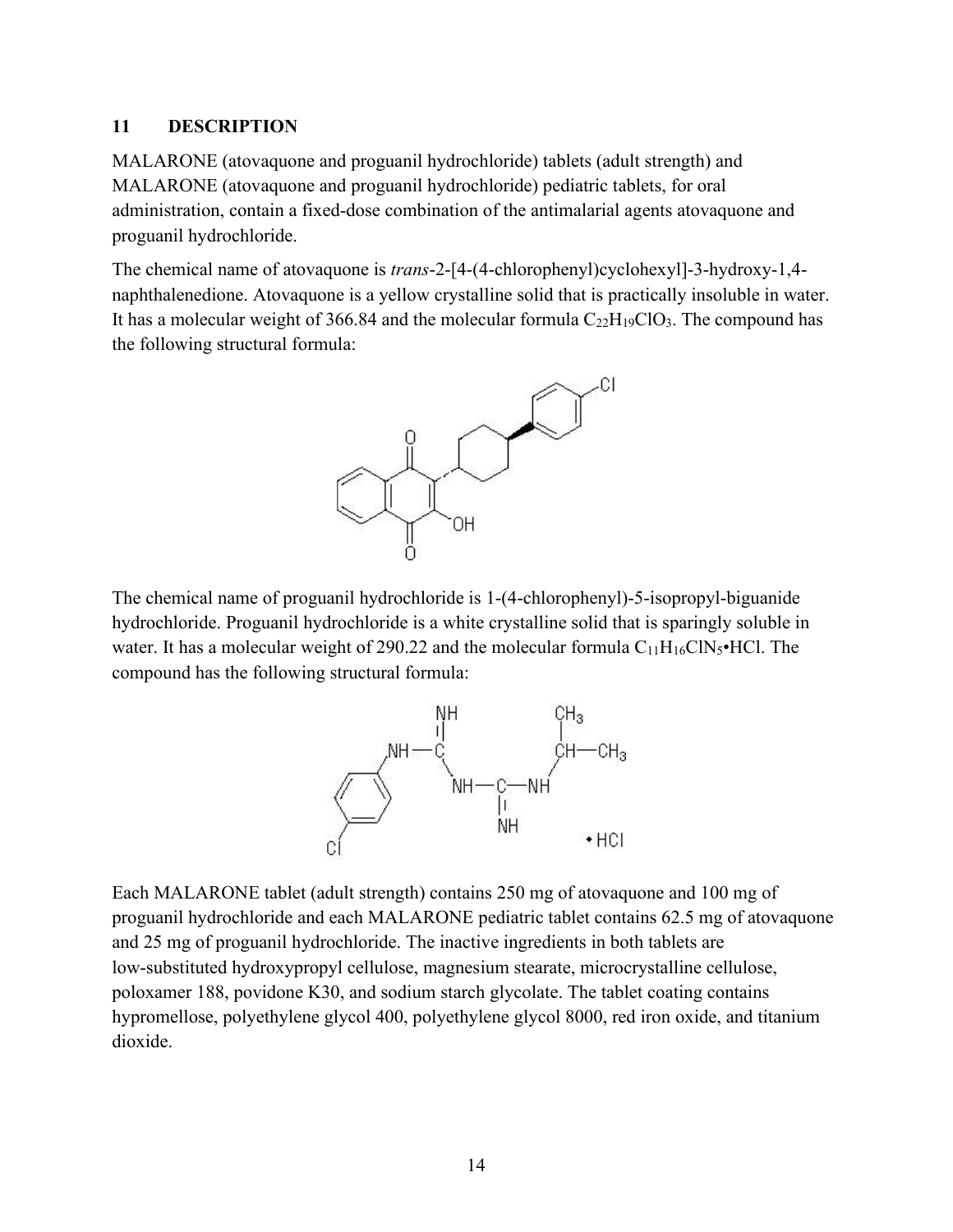# <span id="page-14-0"></span>**12 CLINICAL PHARMACOLOGY**

### <span id="page-14-1"></span>**12.1 Mechanism of Action**

MALARONE, a fixed-dose combination of atovaquone and proguanil hydrochloride, is an antimalarial agent *[see Microbiology (12.4)]*.

### <span id="page-14-2"></span>**12.2 Pharmacodynamics**

### Cardiac Effects

The effect of MALARONE on the QT interval is unknown in humans.

### <span id="page-14-3"></span>**12.3 Pharmacokinetics**

### Absorption

Atovaquone is a highly lipophilic compound with low aqueous solubility. The bioavailability of atovaquone shows considerable inter-individual variability.

*Effect of Food:* MALARONE should be taken with food or a milky drink. Dietary fat taken with atovaquone increases the rate and extent of absorption, increasing AUC 2 to 3 times and Cmax 5 times over fasting. The absolute bioavailability of the tablet formulation of atovaquone when taken with food is 23%.

## Distribution

Atovaquone is highly protein bound (>99%) over the concentration range of 1 to 90 mcg/mL. A population pharmacokinetic analysis demonstrated that the apparent volume of distribution of atovaquone (V/F) in adult and pediatric patients after oral administration is approximately 8.8 L/kg.

Proguanil is 75% protein bound. A population pharmacokinetic analysis demonstrated that the apparent V/F of proguanil in adult and pediatric patients older than 15 years with body weights from 31 to 110 kg ranged from 1,617 to 2,502 L. In pediatric patients 15 years and younger with body weights from 11 to 56 kg, the V/F of proguanil ranged from 462 to 966 L.

In human plasma, the binding of atovaquone and proguanil was unaffected by the presence of the other.

## Elimination

The elimination half-life of atovaquone is about 2 to 3 days in adult patients. The elimination half-life of proguanil is 12 to 21 hours in both adult patients and pediatric patients, but may be longer in individuals who are slow metabolizers.

The main routes of elimination are hepatic biotransformation and renal excretion.

*Metabolism:* In a study where <sup>14</sup>C-labeled atovaquone was administered to healthy volunteers, greater than 94% of the dose was recovered as unchanged atovaquone in the feces over 21 days. There was little or no excretion of atovaquone in the urine (less than 0.6%). There is indirect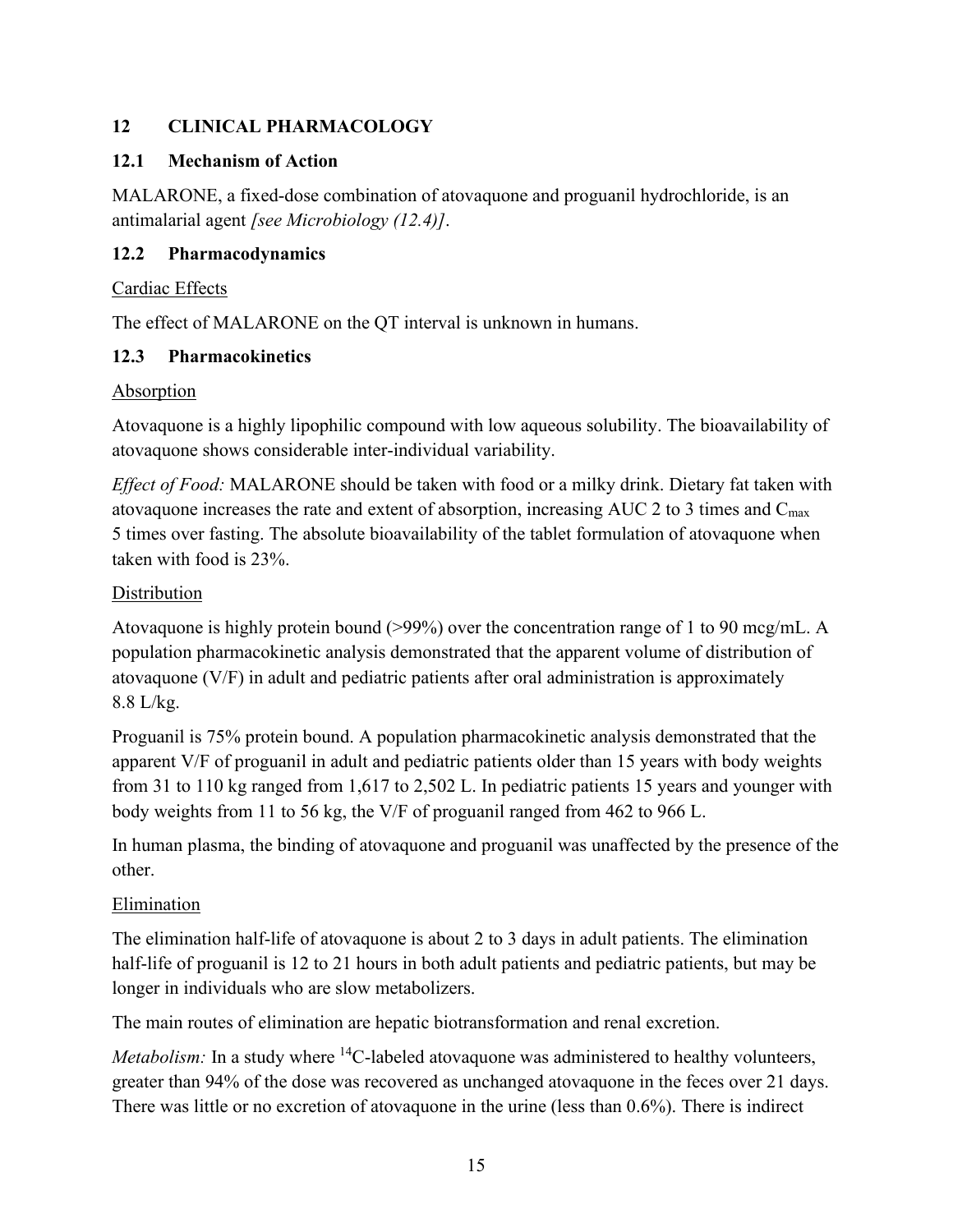evidence that atovaquone may undergo limited metabolism; however, a specific metabolite has not been identified. Between 40% to 60% of proguanil is excreted by the kidneys. Proguanil is metabolized to cycloguanil (primarily via cytochrome P450 2C19 [CYP2C19]) and 4 chlorophenylbiguanide.

*Excretion:* A population pharmacokinetic analysis in adult and pediatric patients showed that the apparent clearance (CL/F) of both atovaquone and proguanil is related to body weight. The values CL/F for both atovaquone and proguanil in subjects with body weight ≥11 kg are shown in Table 4.

| Table 4. Apparent Clearance for Atovaquone and Proguanil in Patients as a Function of |
|---------------------------------------------------------------------------------------|
| <b>Body Weight</b>                                                                    |

|                    | <b>Atovaquone</b> |                                    | Proguanil   |                                    |  |
|--------------------|-------------------|------------------------------------|-------------|------------------------------------|--|
|                    |                   | CL/F (L/h)                         |             | CL/F (L/h)                         |  |
| <b>Body Weight</b> | n                 | Mean $\pm$ SD <sup>a</sup> (range) | $\mathbf n$ | Mean $\pm$ SD <sup>a</sup> (range) |  |
| $11-20$ kg         | 159               | $1.34 \pm 0.63$                    | 146         | $29.5 \pm 6.5$                     |  |
|                    |                   | $(0.52 - 4.26)$                    |             | $(10.3 - 48.3)$                    |  |
| $21-30$ kg         | 117               | $1.87 \pm 0.81$                    | 113         | $40.0 \pm 7.5$                     |  |
|                    |                   | $(0.52 - 5.38)$                    |             | $(15.9 - 62.7)$                    |  |
| $31-40$ kg         | 95                | $2.76 \pm 2.07$                    | 91          | $49.5 \pm 8.30$                    |  |
|                    |                   | $(0.97-12.5)$                      |             | $(25.8 - 71.5)$                    |  |
| $>40$ kg           | 368               | $6.61 \pm 3.92$                    | 282         | $67.9 \pm 19.9$                    |  |
|                    |                   | $(1.32 - 20.3)$                    |             | $(14.0 - 145)$                     |  |

 $a$  SD = Standard deviation.

The pharmacokinetics of atovaquone and proguanil in patients with body weight less than 11 kg have not been adequately characterized.

## Specific Populations

*Pediatric Patients:* The pharmacokinetics of proguanil and cycloguanil are similar in adult patients and pediatric patients. However, the elimination half-life of atovaquone is shorter in pediatric patients (1 to 2 days) than in adult patients (2 to 3 days). In clinical trials, plasma trough concentrations of atovaquone and proguanil in pediatric patients weighing 5 to 40 kg were within the range observed in adults after dosing by body weight.

*Geriatric Patients:* In a single-dose study, the pharmacokinetics of atovaquone, proguanil, and cycloguanil were compared in 13 elderly subjects (aged 65 to 79 years) with those of 13 younger subjects (aged 30 to 45 years). In the elderly subjects, the extent of systemic exposure (AUC) of cycloguanil was increased (point estimate: 2.36, 90% CI: 1.70, 3.28). T<sub>max</sub> was longer in elderly subjects (median: 8 hours) compared with younger subjects (median: 4 hours) and average elimination half-life was longer in elderly subjects (mean: 14.9 hours) compared with younger subjects (mean: 8.3 hours).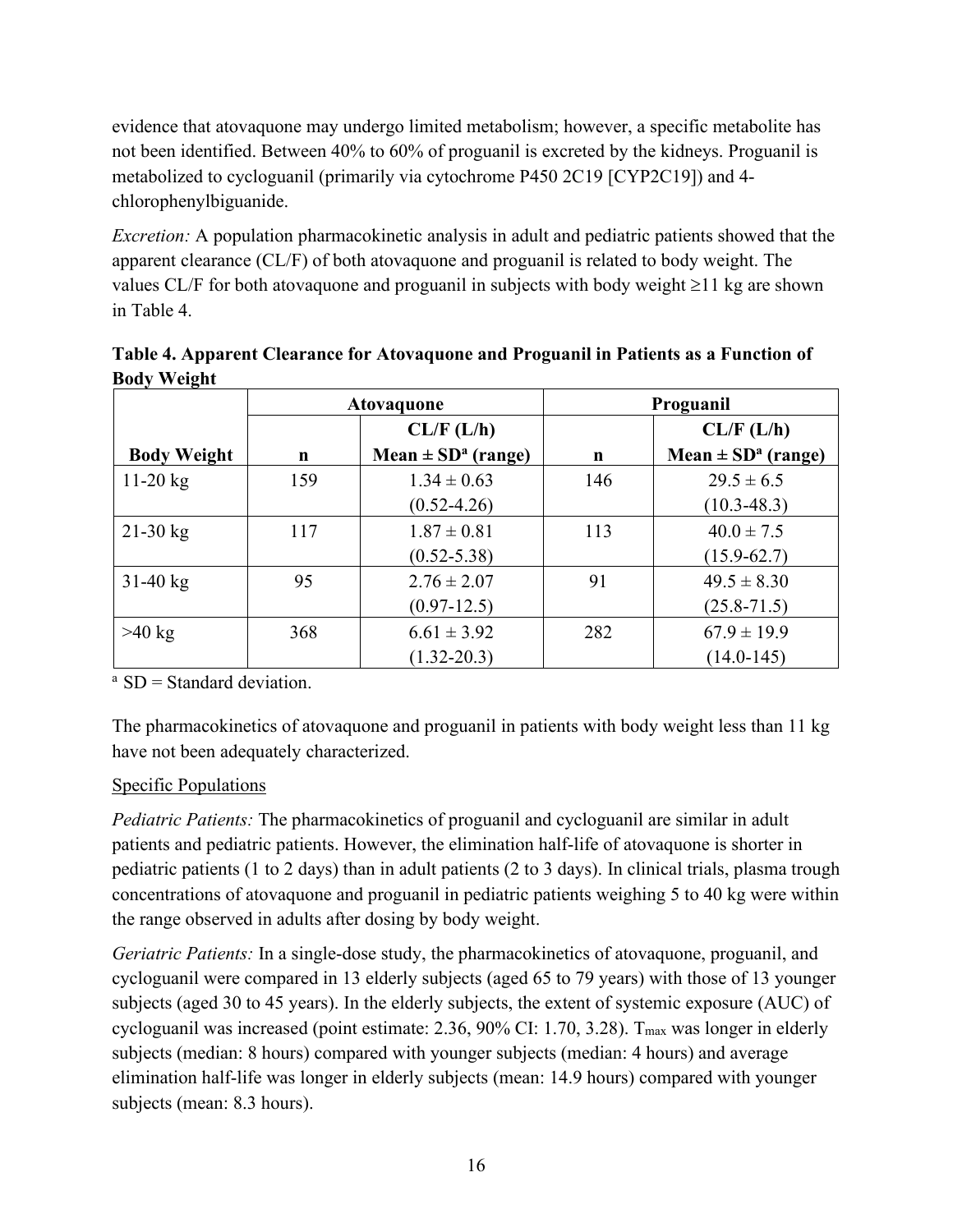*Patients with Renal Impairment:* In patients with mild renal impairment (creatinine clearance 50 to 80 mL/min), oral clearance and/or AUC data for atovaquone, proguanil, and cycloguanil are within the range of values observed in patients with normal renal function (creatinine clearance >80 mL/min). In patients with moderate renal impairment (creatinine clearance 30 to 50 mL/min), mean oral clearance for proguanil was reduced by approximately 35% compared with patients with normal renal function (creatinine clearance  $>80$  mL/min) and the oral clearance of atovaquone was comparable between patients with normal renal function and mild renal impairment. No data exist on the use of MALARONE for long-term prophylaxis (over 2 months) in individuals with moderate renal failure. In patients with severe renal impairment (creatinine clearance  $\leq$ 30 mL/min), atovaquone C<sub>max</sub> and AUC are reduced but the elimination half-lives for proguanil and cycloguanil are prolonged, with corresponding increases in AUC, resulting in the potential of drug accumulation and toxicity with repeated dosing *[see Contraindications (4.2)]*.

*Patients with Hepatic Impairment:* In a single-dose study, the pharmacokinetics of atovaquone, proguanil, and cycloguanil were compared in 13 subjects with hepatic impairment (9 mild, 4 moderate, as indicated by the Child-Pugh method) with those of 13 subjects with normal hepatic function. In subjects with mild or moderate hepatic impairment as compared with healthy subjects, there were no marked differences (<50%) in the rate or extent of systemic exposure of atovaquone. However, in subjects with moderate hepatic impairment, the elimination half-life of atovaquone was increased (point estimate:  $1.28$ ,  $90\%$  CI:  $1.00$  to  $1.63$ ). Proguanil AUC, C<sub>max</sub>, and its elimination half-life increased in subjects with mild hepatic impairment when compared with healthy subjects (Table 5). Also, the proguanil AUC and its elimination half-life increased in subjects with moderate hepatic impairment when compared with healthy subjects. Consistent with the increase in proguanil AUC, there were marked decreases in the systemic exposure of cycloguanil ( $C_{\text{max}}$  and AUC) and an increase in its elimination half-life in subjects with mild hepatic impairment when compared with healthy volunteers (Table 5). There were few measurable cycloguanil concentrations in subjects with moderate hepatic impairment. The pharmacokinetics of atovaquone, proguanil, and cycloguanil after administration of MALARONE have not been studied in patients with severe hepatic impairment.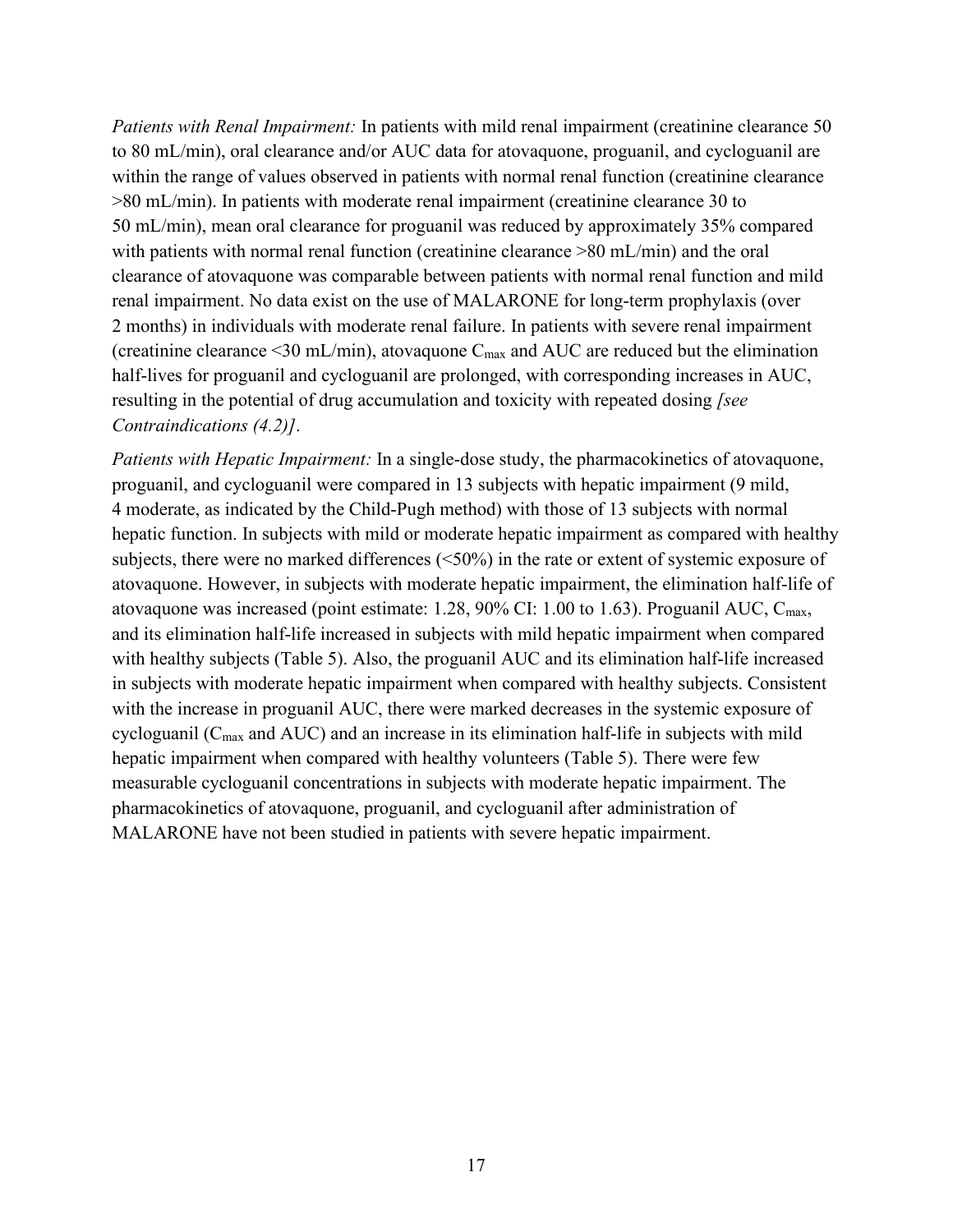| Parameter                | Comparison       | Proguanil        | Cycloguanil      |
|--------------------------|------------------|------------------|------------------|
| $AUC_{(0\text{-inf})}^a$ | mild:healthy     | 1.96(1.51, 2.54) | 0.32(0.22, 0.45) |
| $C_{max}^a$              | mild:healthy     | 1.41(1.16, 1.71) | 0.35(0.24, 0.50) |
| $t_{1/2}$ <sup>b</sup>   | mild:healthy     | 1.21(0.92, 1.60) | 0.86(0.49, 1.48) |
| $AUC_{(0\text{-inf})}^a$ | moderate:healthy | 1.64(1.14, 2.34) | ND               |
| $C_{max}^a$              | moderate:healthy | 0.97(0.69, 1.36) | ND               |
| $t_{1/2}$ <sup>b</sup>   | moderate:healthy | 1.46(1.05, 2.05) | ND               |

**Table 5. Point Estimates (90% CI) for Proguanil and Cycloguanil Parameters in Subjects with Mild and Moderate Hepatic Impairment Compared with Healthy Volunteers**

ND = Not determined due to lack of quantifiable data.

<sup>a</sup> Ratio of geometric means.

<sup>b</sup> Mean difference.

## Drug Interaction Studies

There are no pharmacokinetic interactions between atovaquone and proguanil at the recommended dose.

Atovaquone is highly protein bound (>99%) but does not displace other highly protein-bound drugs in vitro.

Proguanil is metabolized primarily by CYP2C19. Potential pharmacokinetic interactions between proguanil or cycloguanil and other drugs that are CYP2C19 substrates or inhibitors are unknown.

*Rifampin/Rifabutin:* Concomitant administration of rifampin or rifabutin is known to reduce atovaquone concentrations by approximately 50% and 34%, respectively. The mechanisms of these interactions are unknown.

*Tetracycline:* Concomitant treatment with tetracycline has been associated with approximately a 40% reduction in plasma concentrations of atovaquone.

*Metoclopramide:* Concomitant treatment with metoclopramide has been associated with decreased bioavailability of atovaquone.

*Indinavir:* Concomitant administration of atovaquone (750 mg twice daily with food for 14 days) and indinavir (800 mg three times daily without food for 14 days) did not result in any change in the steady-state AUC and  $C_{\text{max}}$  of indinavir but resulted in a decrease in the  $C_{\text{trough}}$  of indinavir (23% decrease [90% CI: 8%, 35%]).

# <span id="page-17-0"></span>**12.4 Microbiology**

# Mechanism of Action

The constituents of MALARONE, atovaquone and proguanil hydrochloride, interfere with 2 different pathways involved in the biosynthesis of pyrimidines required for nucleic acid replication. Atovaquone is a selective inhibitor of parasite mitochondrial electron transport.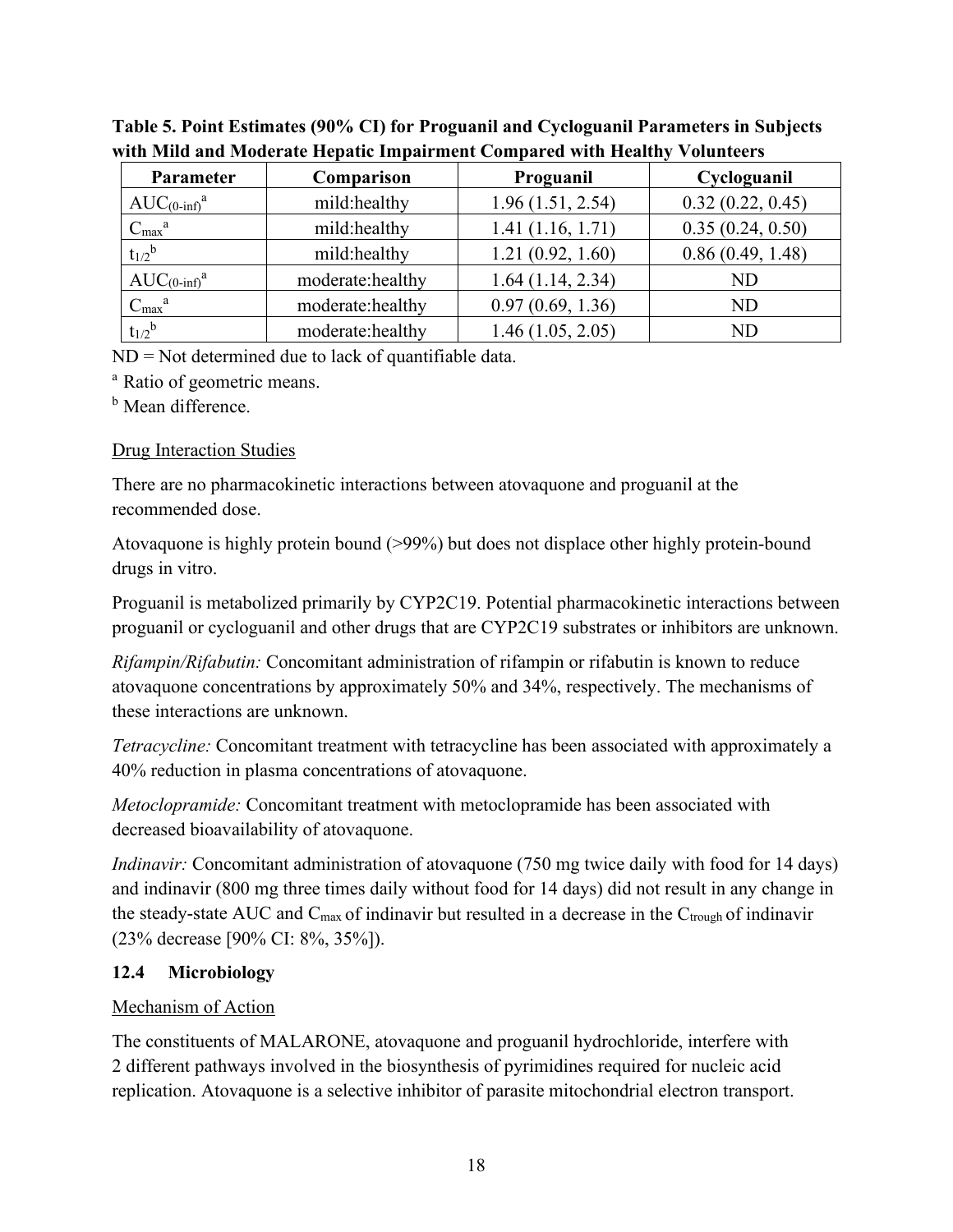Proguanil hydrochloride primarily exerts its effect by means of the metabolite cycloguanil, a dihydrofolate reductase inhibitor. Inhibition of dihydrofolate reductase in the *Plasmodium* parasite disrupts deoxythymidylate synthesis.

### Antimicrobial Activity

Atovaquone and cycloguanil (an active metabolite of proguanil) are active against the erythrocytic and exoerythrocytic stages of *P. falciparum*. Enhanced efficacy of the combination compared with either atovaquone or proguanil hydrochloride alone was demonstrated in clinical trials in both immune and non-immune patients *[see Clinical Studies (14.1, 14.2)]*.

### Resistance

Strains of *P. falciparum* with decreased susceptibility to atovaquone or proguanil/cycloguanil alone can be selected in vitro or in vivo. The combination of atovaquone and proguanil hydrochloride may not be effective for treatment of recrudescent malaria that develops after prior therapy with the combination.

# <span id="page-18-0"></span>**13 NONCLINICAL TOXICOLOGY**

## <span id="page-18-1"></span>**13.1 Carcinogenesis, Mutagenesis, Impairment of Fertility**

Genotoxicity studies have not been performed with atovaquone in combination with proguanil. Effects of MALARONE on male and female reproductive performance are unknown.

## Atovaquone

A 24-month carcinogenicity study in CD rats was negative for neoplasms at doses up to 500 mg/kg/day corresponding to approximately 54 times the average steady-state plasma concentrations in humans during prophylaxis of malaria. In CD-1 mice, a 24-month study showed treatment-related increases in incidence of hepatocellular adenoma and hepatocellular carcinoma at all doses tested (50, 100, and 200 mg/kg/day) which correlated with at least 15 times the average steady-state plasma concentrations in humans during prophylaxis of malaria.

Atovaquone was negative with or without metabolic activation in the Ames *Salmonella*  mutagenicity assay, the mouse lymphoma mutagenesis assay, and the cultured human lymphocyte cytogenetic assay. No evidence of genotoxicity was observed in the in vivo mouse micronucleus assay.

Atovaquone administered by oral gavage in doses of 100, 300, or 1,000 mg/kg/day to adult male rats from 73 days prior to mating until 20 days after mating and to adult female rats from 14 days prior to mating until LD20 did not impair male or female fertility or early embryonic development at doses up to 1,000 mg/kg/day corresponding to plasma exposures of approximately 7.3 times the estimated human exposure for the treatment of malaria based on AUC.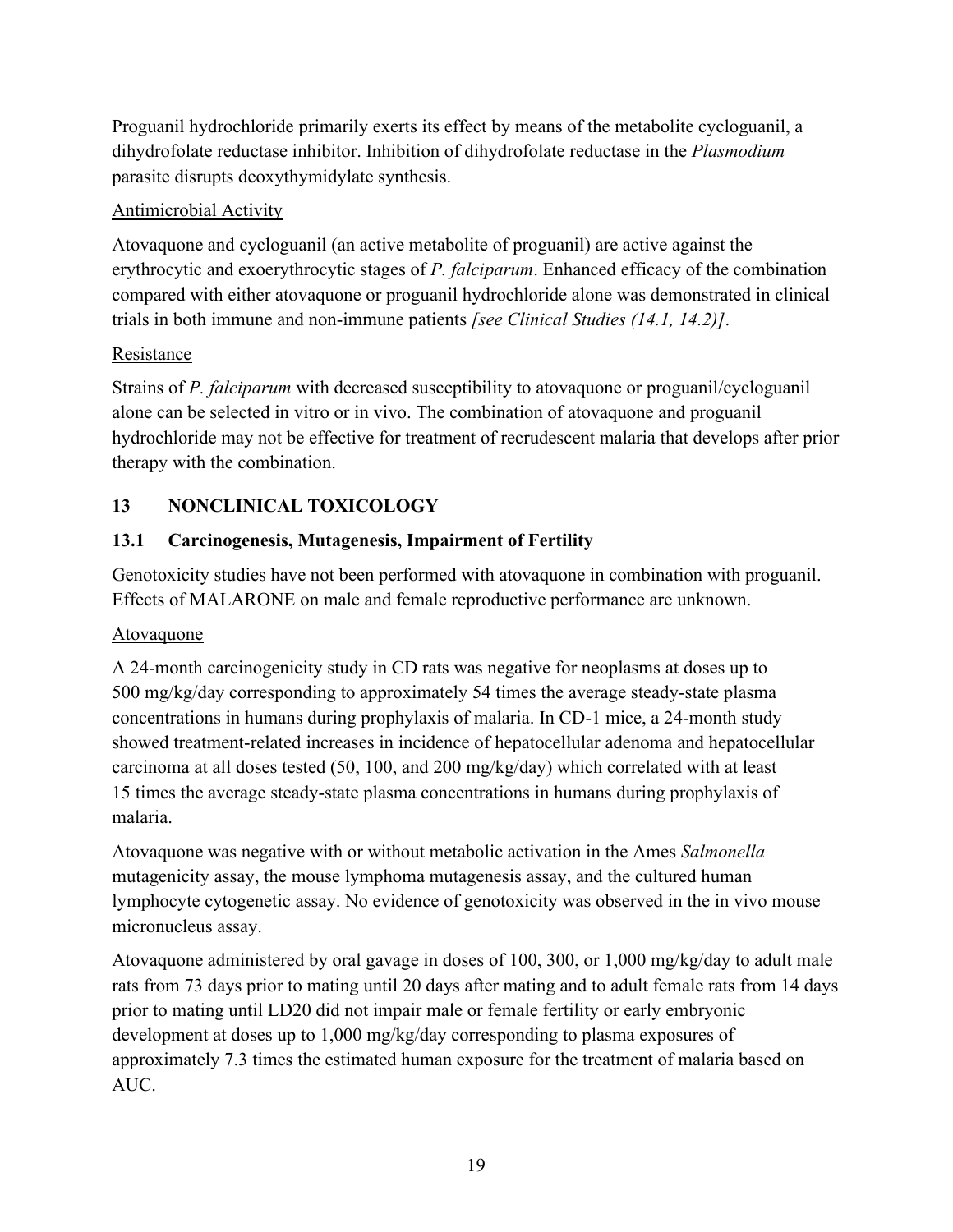# Proguanil

No evidence of a carcinogenic effect was observed in 24-month studies conducted in CD-1 mice at doses up to 16 mg/kg/day corresponding to 1.5 times the average human plasma exposure during prophylaxis of malaria based on AUC, and in Wistar Hannover rats at doses up to 20 mg/kg/day corresponding to 1.1 times the average human plasma exposure during prophylaxis of malaria based on AUC.

Proguanil was negative with or without metabolic activation in the Ames *Salmonella*  mutagenicity assay and the mouse lymphoma mutagenesis assay. No evidence of genotoxicity was observed in the in vivo mouse micronucleus assay.

Cycloguanil, the active metabolite of proguanil, was also negative in the Ames test, but was positive in the mouse lymphoma assay and the mouse micronucleus assay. These positive effects with cycloguanil, a dihydrofolate reductase inhibitor, were significantly reduced or abolished with folinic acid supplementation.

Proguanil administered orally in doses of 4, 8, and 16 mg/kg/day to male rats from 29 days prior to mating until 27 days after mating and to females from 15 days prior to mating through GD7 revealed no adverse effects on adult male or female fertility or early embryonic development at doses up to 16 mg/kg/day (up to 0.04 times the average human exposure for the treatment of malaria based on AUC). Fertility studies of proguanil in animals at exposures similar to or greater than those observed in humans have not been conducted.

# <span id="page-19-0"></span>**13.2 Animal Toxicology and/or Pharmacology**

Fibrovascular proliferation in the right atrium, pyelonephritis, bone marrow hypocellularity, lymphoid atrophy, and gastritis/enteritis were observed in dogs treated with proguanil hydrochloride for 6 months at a dose of 12 mg/kg/day (approximately 3.9 times the recommended daily human dose for malaria prophylaxis on a mg/m<sup>2</sup> basis). Bile duct hyperplasia, gall bladder mucosal atrophy, and interstitial pneumonia were observed in dogs treated with proguanil hydrochloride for 6 months at a dose of 4 mg/kg/day (approximately 1.3 times the recommended daily human dose for malaria prophylaxis on a mg/m<sup>2</sup> basis). Mucosal hyperplasia of the cecum and renal tubular basophilia were observed in rats treated with proguanil hydrochloride for 6 months at a dose of 20 mg/kg/day (approximately 1.6 times the recommended daily human dose for malaria prophylaxis on a mg/m<sup>2</sup> basis). Adverse heart, lung, liver, and gall bladder effects observed in dogs and kidney effects observed in rats were not shown to be reversible.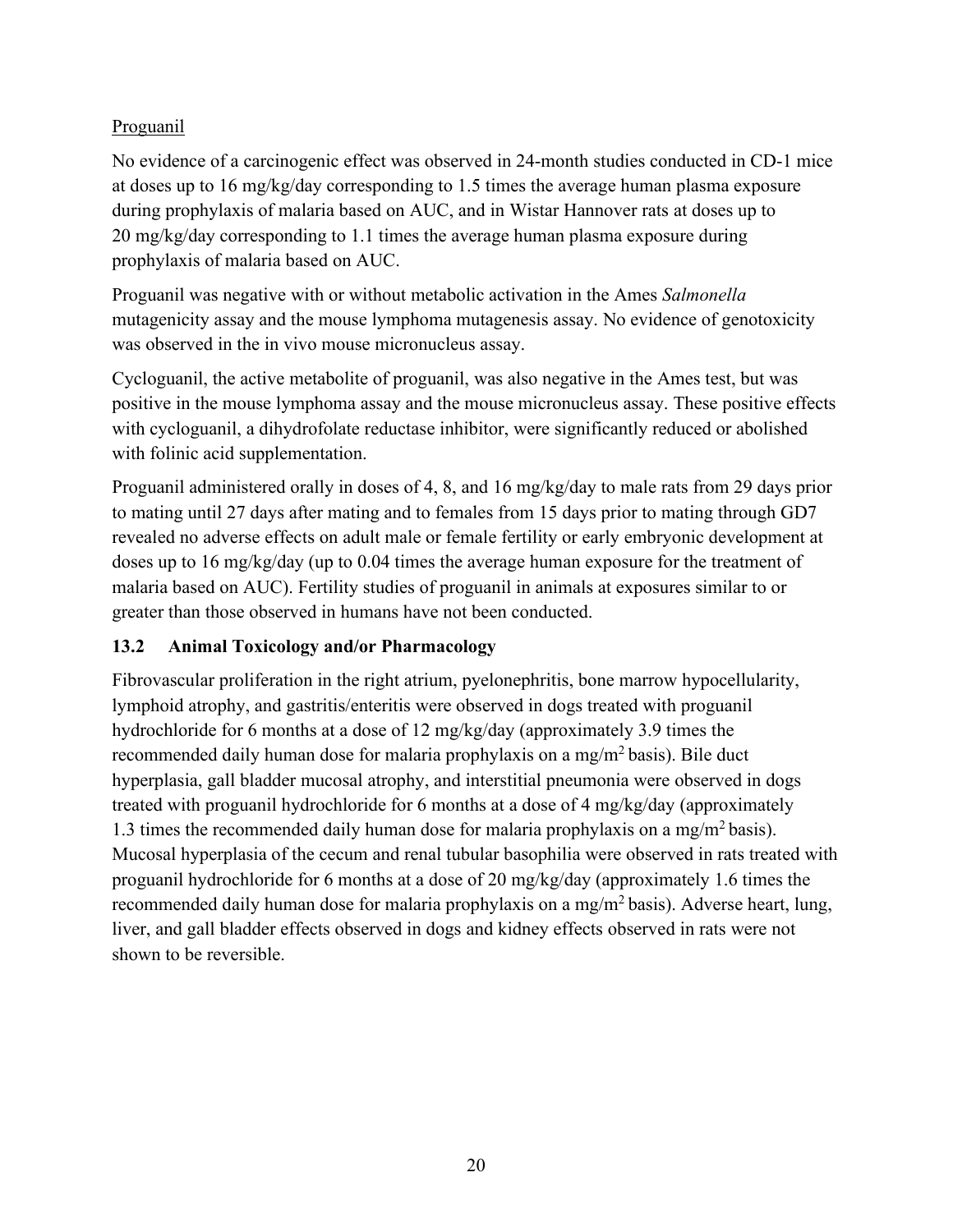# <span id="page-20-0"></span>**14 CLINICAL STUDIES**

## <span id="page-20-1"></span>**14.1 Prevention of** *P. falciparum* **Malaria**

MALARONE was evaluated for prophylaxis of *P. falciparum* malaria in 5 clinical trials in malaria-endemic areas and in 3 active-controlled trials in non-immune travelers to malaria-endemic areas.

Three placebo-controlled trials of 10 to 12 weeks' duration were conducted among residents of malaria-endemic areas in Kenya, Zambia, and Gabon. The mean age of subjects was 30 (range: 17 to 55), 32 (range: 16 to 64), and 10 (range: 5 to 16) years, respectively. Of a total of 669 randomized patients (including 264 pediatric patients aged 5 to 16 years), 103 were withdrawn for reasons other than falciparum malaria- or drug-related adverse events (55% of these were lost to follow-up and 45% were withdrawn for protocol violations). The results are listed in Table 6.

# **Table 6. Prevention of Parasitemiaa in Placebo-Controlled Clinical Trials of MALARONE for Prophylaxis of** *P. falciparum* **Malaria in Residents of Malaria-Endemic Areas**

|                                       | <b>MALARONE</b> | <b>Placebo</b> |
|---------------------------------------|-----------------|----------------|
| Total number of patients randomized   |                 | 343            |
| Failed to complete study              |                 |                |
| Developed parasitemia (P. falciparum) |                 |                |

<sup>a</sup> Free of parasitemia during the 10- to 12-week period of prophylactic therapy.

In another study, 330 Gabonese pediatric patients (weighing 13 to 40 kg and aged 4 to 14 years) who had received successful open-label radical cure treatment with artesunate, were randomized to receive either MALARONE (dosage based on body weight) or placebo in a double-blind fashion for 12 weeks. Blood smears were obtained weekly and any time malaria was suspected. Nineteen of the 165 children given MALARONE and 18 of 165 patients given placebo withdrew from the study for reasons other than parasitemia (primary reason was lost to follow-up). One out of 150 evaluable patients (<1%) who received MALARONE developed *P. falciparum*  parasitemia while receiving prophylaxis with MALARONE compared with 31 (22%) of the 144 evaluable placebo recipients.

In a 10-week study in 175 South African subjects who moved into malaria-endemic areas and were given prophylaxis with 1 MALARONE tablet daily, parasitemia developed in 1 subject who missed several doses of medication. Since no placebo control was included, the incidence of malaria in this study was not known.

Two active-controlled trials were conducted in non-immune travelers who visited a malaria-endemic area. The mean duration of travel was 18 days (range: 2 to 38 days). Of a total of 1,998 randomized patients who received MALARONE or controlled drug, 24 discontinued from the study before follow-up evaluation 60 days after leaving the endemic area. Nine of these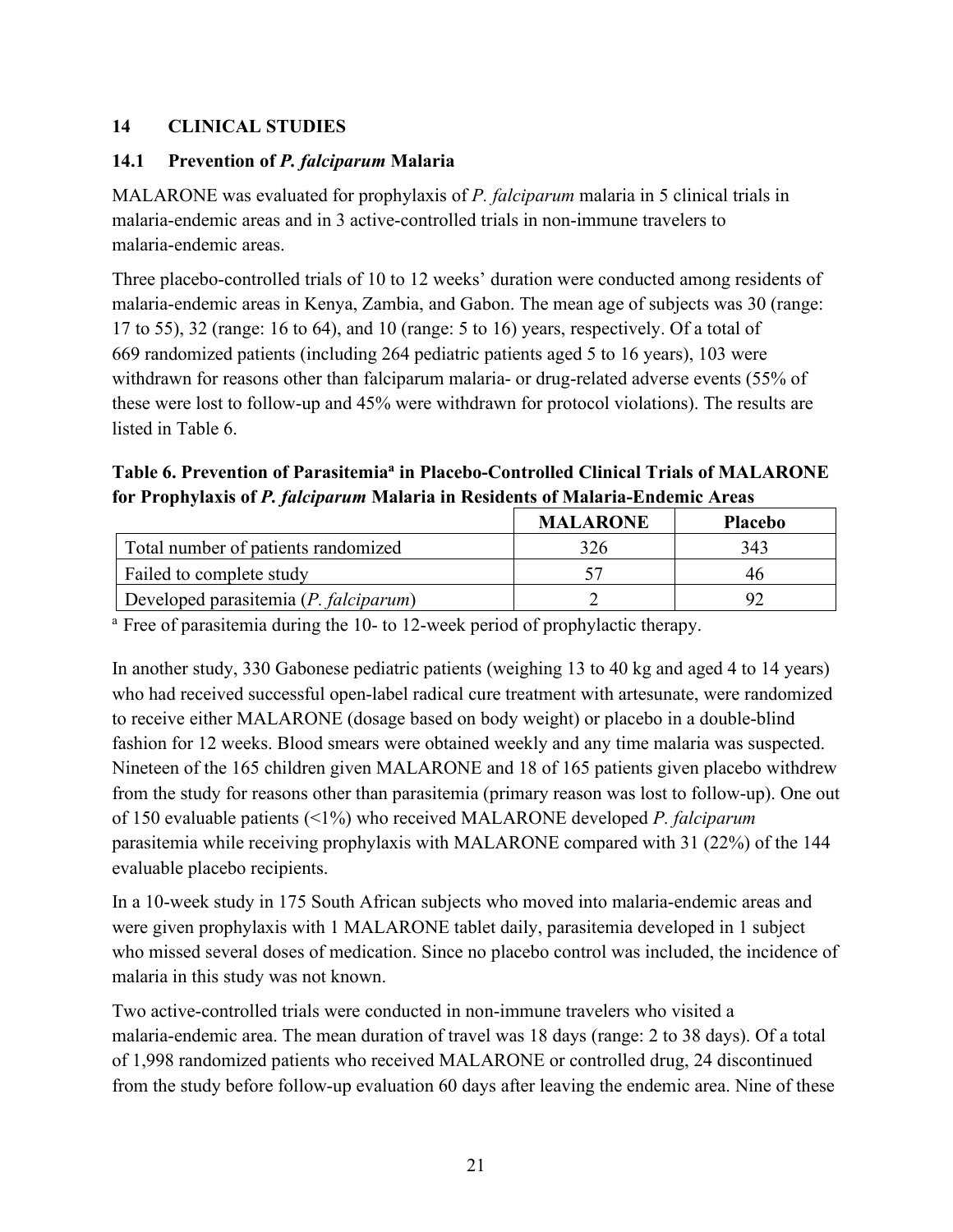were lost to follow-up, 2 withdrew because of an adverse experience, and 13 were discontinued for other reasons. These trials were not large enough to allow for statements of comparative efficacy. In addition, the true exposure rate to *P. falciparum* malaria in both trials is unknown. The results are listed in Table 7.

| Table 7. Prevention of Parasitemia <sup>a</sup> in Active-Controlled Clinical Trials of MALARONE |
|--------------------------------------------------------------------------------------------------|
| for Prophylaxis of P. falciparum Malaria in Non-Immune Travelers                                 |

|                                                                |                 |                   | <b>Chloroquine</b> |
|----------------------------------------------------------------|-----------------|-------------------|--------------------|
|                                                                | <b>MALARONE</b> | <b>Mefloquine</b> | plus Proguanil     |
| Total number of randomized patients who<br>received study drug | 1,004           | 483               | 511                |
| Failed to complete study                                       | 14              |                   |                    |
| Developed parasitemia (P. falciparum)                          |                 |                   |                    |

<sup>a</sup> Free of parasitemia during the period of prophylactic therapy.

A third randomized, open-label study was conducted which included 221 otherwise healthy pediatric patients (weighing  $\geq$ 11 kg and aged 2 to 17 years) who were at risk of contracting malaria by traveling to an endemic area. The mean duration of travel was 15 days (range: 1 to 30 days). Prophylaxis with MALARONE ( $n = 110$ , dosage based on body weight) began 1 or 2 days before entering the endemic area and lasted until 7 days after leaving the area. A control group  $(n = 111)$  received prophylaxis with chloroquine/proguanil dosed according to WHO guidelines. No cases of malaria occurred in either group of children. However, the study was not large enough to allow for statements of comparative efficacy. In addition, the true exposure rate to *P. falciparum* malaria in this study is unknown.

## Causal Prophylaxis

In separate trials with small numbers of volunteers, atovaquone and proguanil hydrochloride were independently shown to have causal prophylactic activity directed against liver-stage parasites of *P. falciparum*. Six patients given a single dose of atovaquone 250 mg 24 hours prior to malaria challenge were protected from developing malaria, whereas all 4 placebo-treated patients developed malaria.

During the 4 weeks following cessation of prophylaxis in clinical trial participants who remained in malaria-endemic areas and were available for evaluation, malaria developed in 24 of 211 (11.4%) subjects who took placebo and 9 of 328 (2.7%) who took MALARONE. While new infections could not be distinguished from recrudescent infections, all but 1 of the infections in patients treated with MALARONE occurred more than 15 days after stopping therapy. The single case occurring on Day 8 following cessation of therapy with MALARONE probably represents a failure of prophylaxis with MALARONE.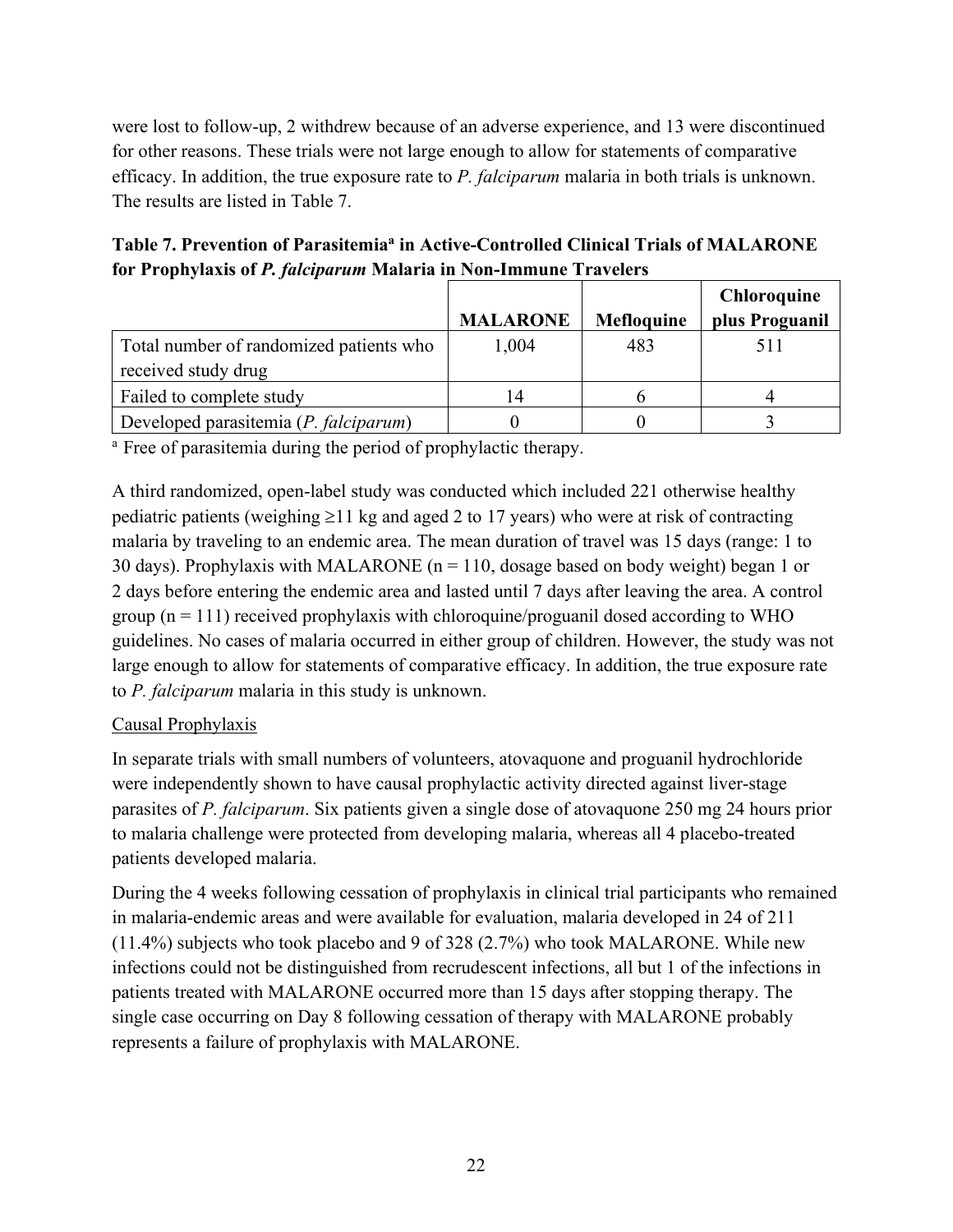The possibility that delayed cases of *P. falciparum* malaria may occur sometime after stopping prophylaxis with MALARONE cannot be ruled out. Hence, returning travelers developing febrile illnesses should be investigated for malaria.

### <span id="page-22-0"></span>**14.2 Treatment of Acute, Uncomplicated** *P. falciparum* **Malaria Infections**

In 3 Phase 2 clinical trials, atovaquone alone, proguanil hydrochloride alone, and the combination of atovaquone and proguanil hydrochloride were evaluated for the treatment of acute, uncomplicated malaria caused by *P. falciparum*. Among 156 evaluable patients, the parasitological cure rate (elimination of parasitemia with no recurrent parasitemia during follow-up for 28 days) was 59/89 (66%) with atovaquone alone,  $1/17$  (6%) with proguanil hydrochloride alone, and 50/50 (100%) with the combination of atovaquone and proguanil hydrochloride.

MALARONE was evaluated for treatment of acute, uncomplicated malaria caused by *P. falciparum* in 8 Phase 3 randomized, open-label, controlled clinical trials  $(N = 1,030$  enrolled in both treatment groups). The mean age of subjects was 27 years and 16% were children 12 years and younger; 74% of subjects were male. Evaluable patients included those whose outcomes at 28 days were known. Among 471 evaluable patients treated with the equivalent of 4 MALARONE tablets once daily for 3 days, 464 had a sensitive response (elimination of parasitemia with no recurrent parasitemia during follow-up for 28 days) (Table 8). Seven patients had a response of RI resistance (elimination of parasitemia but with recurrent parasitemia between 7 and 28 days after starting treatment). In these trials, the response to treatment with MALARONE was similar to treatment with the comparator drug in 4 trials.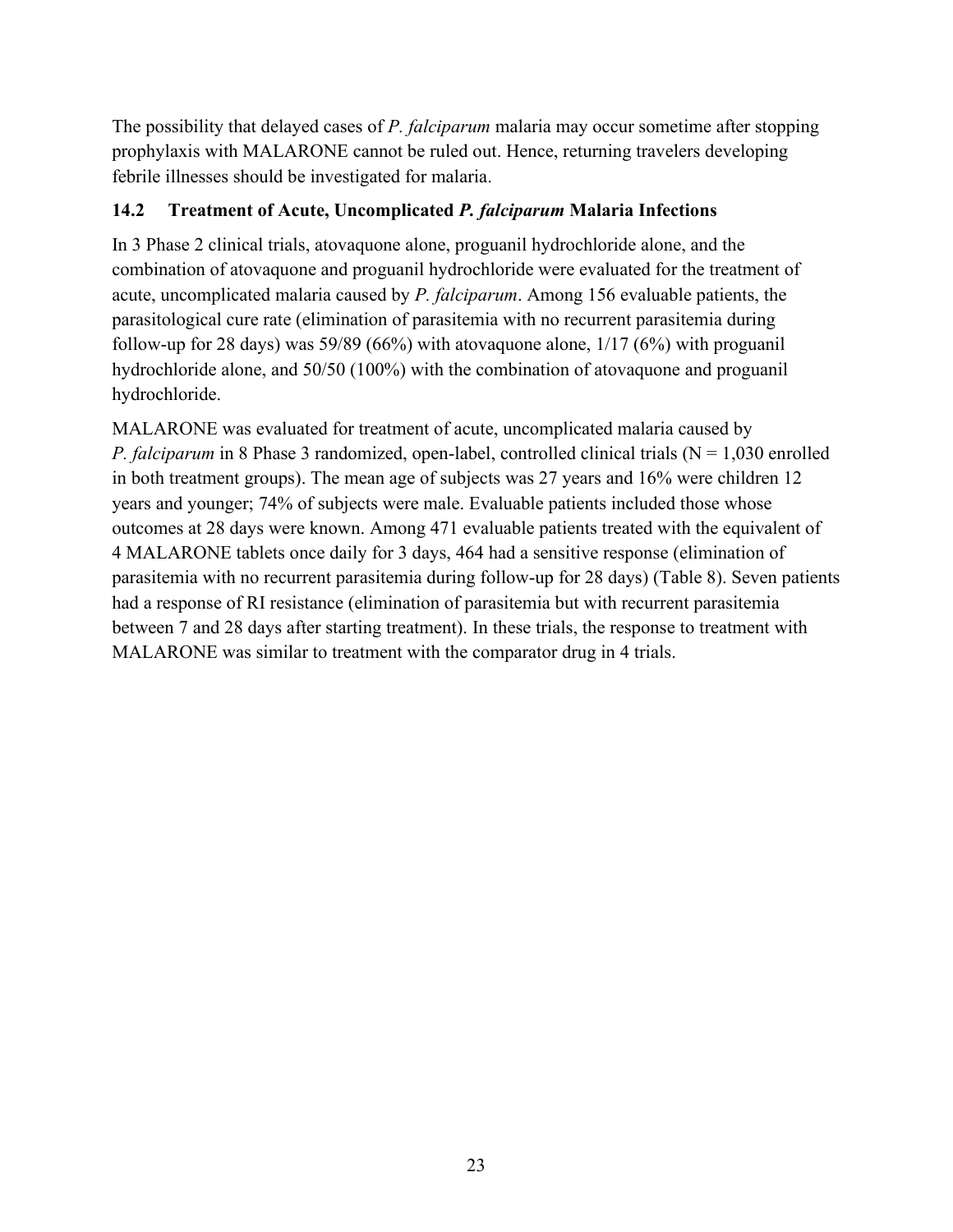|                      |                                     | <b>MALARONE<sup>a</sup></b>  | Comparator                            |                                     |                   |  |
|----------------------|-------------------------------------|------------------------------|---------------------------------------|-------------------------------------|-------------------|--|
|                      | <b>Evaluable</b><br><b>Patients</b> | % Sensitive                  |                                       | <b>Evaluable</b><br><b>Patients</b> | % Sensitive       |  |
| <b>Study Site</b>    | (n)                                 | <b>Response</b> <sup>b</sup> | Drug(s)                               | (n)                                 | <b>Response</b> b |  |
| <b>Brazil</b>        | 74                                  | 98.6%                        | Quinine and<br>tetracycline           | 76                                  | 100.0%            |  |
| Thailand             | 79                                  | 100.0%                       | Mefloquine                            | 79                                  | 86.1%             |  |
| France <sup>c</sup>  | 21                                  | 100.0%                       | Halofantrine                          | 18                                  | 100.0%            |  |
| Kenya <sup>c,d</sup> | 81                                  | 93.8%                        | Halofantrine                          | 83                                  | 90.4%             |  |
| Zambia               | 80                                  | 100.0%                       | Pyrimethamine/<br>sulfadoxine $(P/S)$ | 80                                  | 98.8%             |  |
| Gabon <sup>c</sup>   | 63                                  | 98.4%                        | Amodiaquine                           | 63                                  | 81.0%             |  |
| Philippines          | 54                                  | 100.0%                       | Chloroquine $(Cq)$<br>$Cq$ and $P/S$  | 23<br>32                            | 30.4%<br>87.5%    |  |
| Peru                 | 19                                  | 100.0%                       | Chloroquine<br>P/S                    | 13                                  | $7.7\%$<br>100.0% |  |

**Table 8. Parasitological Response in 8 Clinical Trials of MALARONE for Treatment of**  *P. falciparum* **Malaria**

<sup>a</sup> MALARONE =  $1,000$  mg atovaquone and 400 mg proguanil hydrochloride (or equivalent based on body weight for patients weighing ≤40 kg) once daily for 3 days.

<sup>b</sup> Elimination of parasitemia with no recurrent parasitemia during follow-up for 28 days.

<sup>c</sup> Patients hospitalized only for acute care. Follow-up conducted in outpatients.

 $d$  Study in pediatric patients aged 3 to 12 years.

When these 8 trials were pooled and 2 additional trials evaluating MALARONE alone (without a comparator arm) were added to the analysis, the overall efficacy (elimination of parasitemia with no recurrent parasitemia during follow-up for 28 days) in 521 evaluable patients was 98.7%.

The efficacy of MALARONE in the treatment of the erythrocytic phase of non-falciparum malaria was assessed in a small number of patients. Of the 23 patients in Thailand infected with *P. vivax* and treated with atovaquone/proguanil hydrochloride 1,000 mg/400 mg daily for 3 days, parasitemia cleared in 21 (91.3%) at 7 days. Parasite relapse occurred commonly when *P. vivax* malaria was treated with MALARONE alone. Relapsing malarias including *P. vivax* and *P. ovale* require additional treatment to prevent relapse.

The efficacy of MALARONE in treating acute uncomplicated *P. falciparum* malaria in children weighing ≥5 and <11 kg was examined in an open-label, randomized trial conducted in Gabon. Patients received either MALARONE (2 or 3 MALARONE pediatric tablets once daily depending upon body weight) for 3 days ( $n = 100$ ) or amodiaquine (10 mg/kg/day) for 3 days  $(n = 100)$ . In this study, the MALARONE tablets were crushed and mixed with condensed milk just prior to administration. An adequate clinical response (elimination of parasitemia with no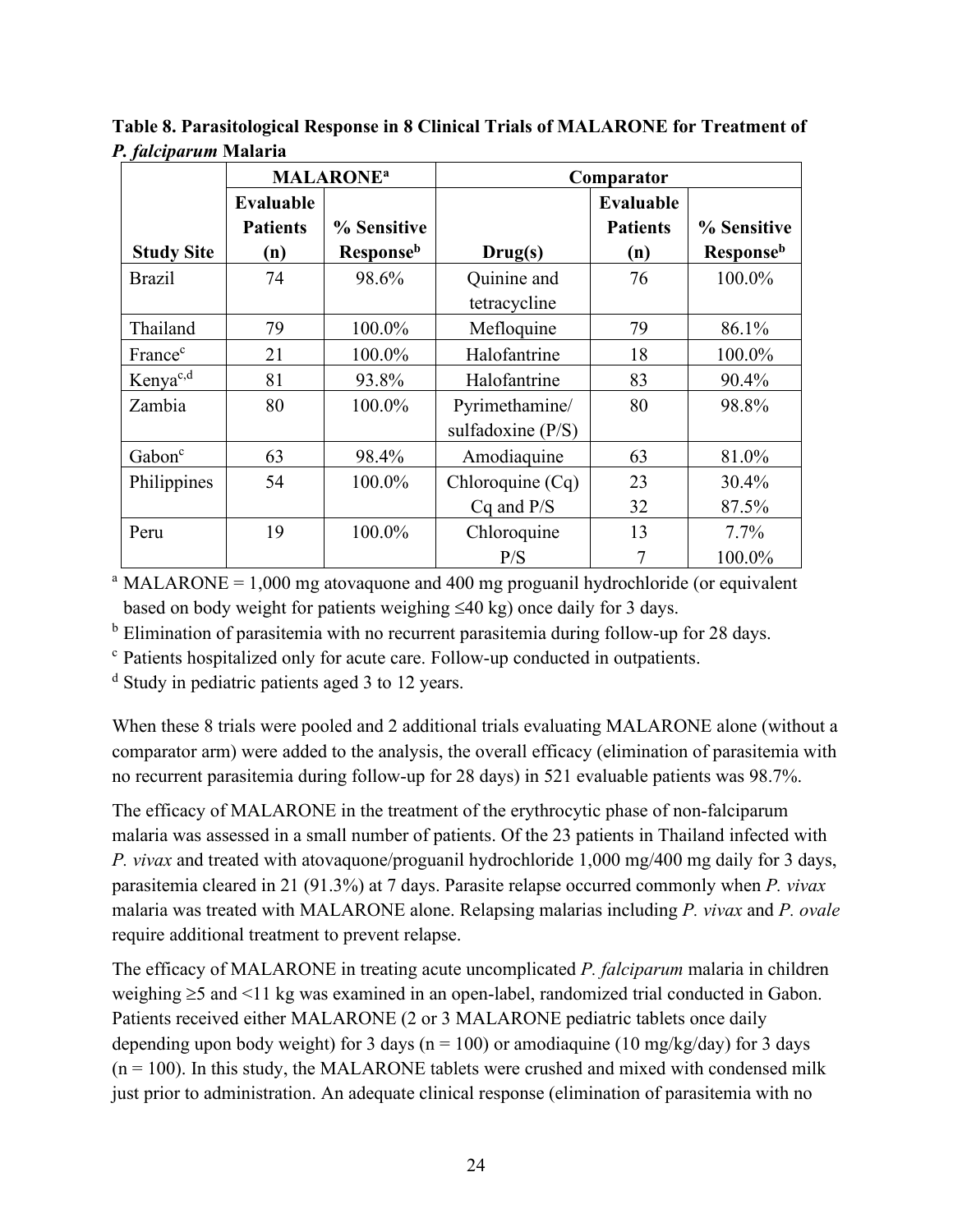recurrent parasitemia during follow-up for 28 days) was obtained in 95% (87/92) of the evaluable pediatric patients who received MALARONE and in 53% (41/78) of those evaluable who received amodiaquine. A response of RI resistance (elimination of parasitemia but with recurrent parasitemia between 7 and 28 days after starting treatment) was noted in 3% and 40% of the patients, respectively. Two cases of RIII resistance (rising parasite count despite therapy) were reported in the patients receiving MALARONE. There were 4 cases of RIII in the amodiaquine arm.

## <span id="page-24-0"></span>**16 HOW SUPPLIED/STORAGE AND HANDLING**

MALARONE tablets, containing 250 mg atovaquone and 100 mg proguanil hydrochloride.

- Bottle of 100 tablets with child-resistant closure (NDC 0173-0675-01).
- Unit Dose Pack of 24 tablets with child-resistant lid foil (NDC 0173-0675-02).

MALARONE pediatric tablets, containing 62.5 mg atovaquone and 25 mg proguanil hydrochloride.

• Bottle of 100 tablets with child-resistant closure (NDC 0173-0676-01).

## Storage Conditions

Store at 25 $\rm{^{\circ}C}$  (77 $\rm{^{\circ}F}$ ). Temperature excursions are permitted to 15 $\rm{^{\circ}}$  to 30 $\rm{^{\circ}C}$  (59 $\rm{^{\circ}}$  to 86 $\rm{^{\circ}F}$ ) (see USP Controlled Room Temperature).

# <span id="page-24-1"></span>**17 PATIENT COUNSELING INFORMATION**

Patients should be instructed:

- to take MALARONE at the same time each day with food or a milky drink.
- to take a repeat dose of MALARONE if vomiting occurs within 1 hour after dosing.
- to take a dose as soon as possible if a dose is missed, then return to their normal dosing schedule. However, if a dose is skipped, the patient should not double the next dose.
- that rare serious adverse events such as hepatitis, severe skin reactions, neurological events, and hematological events have been reported when MALARONE was used for the prophylaxis or treatment of malaria.
- to consult a healthcare professional regarding alternative forms of prophylaxis if prophylaxis with MALARONE is prematurely discontinued for any reason.
- that protective clothing, insect repellents, and bed nets are important components of malaria prophylaxis.